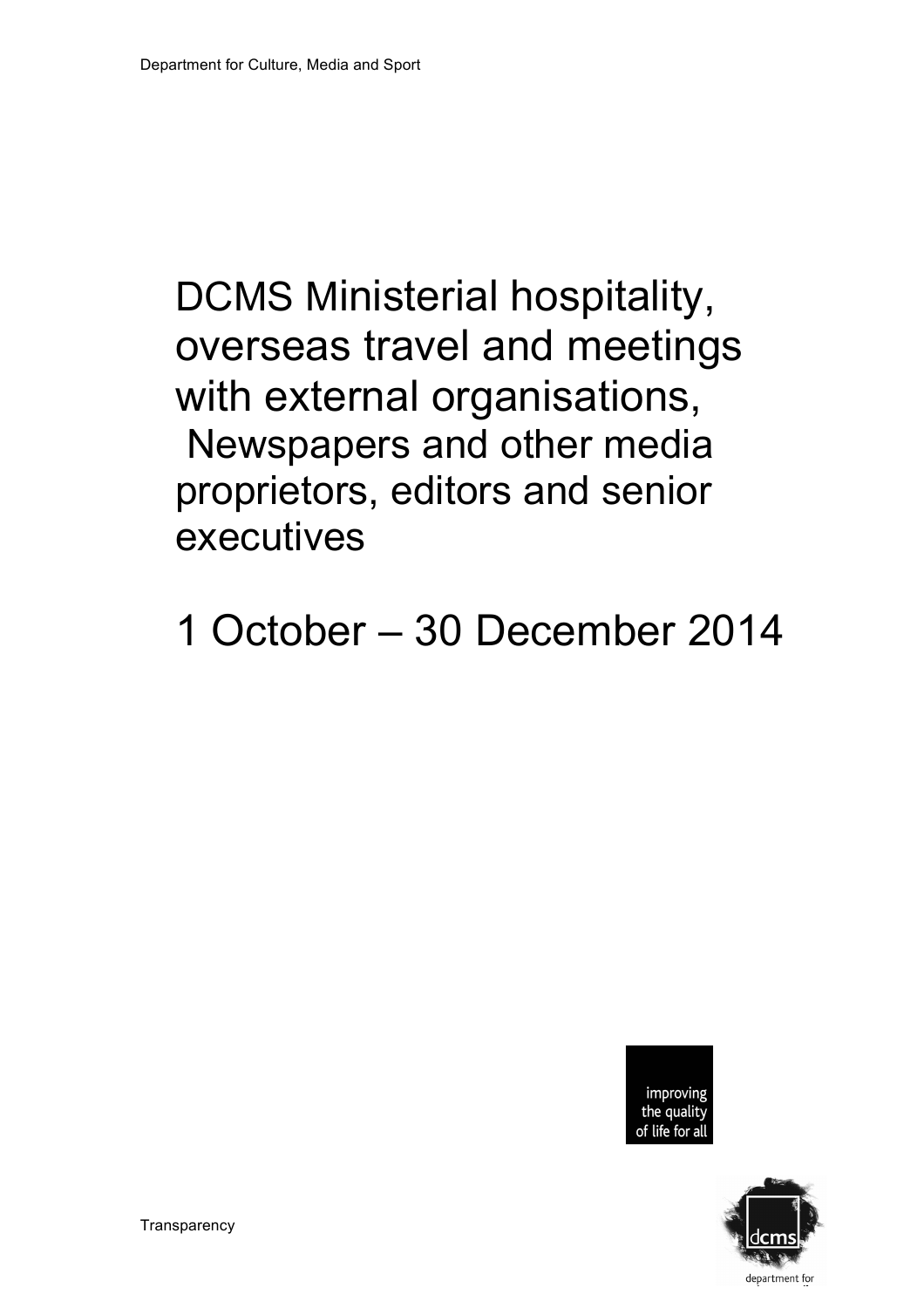# **DEPARTMENT FOR CULTURE, MEDIA AND SPORT**

# **QUARTERLY INFORMATION**

# **GIFTS GIVEN OVER £140**

| Secretary of State, Rt Hon Sajid Javid MP                  |    |      |              |  |
|------------------------------------------------------------|----|------|--------------|--|
| Date gift given                                            | To | Gift | <b>Value</b> |  |
| Nil return                                                 |    |      |              |  |
| Minister for Sport and Tourism, Helen Grant MP             |    |      |              |  |
| Date gift given                                            | To | Gift | <b>Value</b> |  |
| Nil return                                                 |    |      |              |  |
| Minister for Culture and the Digital Economy, Ed Vaizey MP |    |      |              |  |
| Date gift given                                            | To | Gift | <b>Value</b> |  |
| Nil return                                                 |    |      |              |  |

#### **GIFTS RECEIVED OVER £140**

| Secretary of State, Rt Hon Sajid Javid MP |                      |                                                            |              |                |
|-------------------------------------------|----------------------|------------------------------------------------------------|--------------|----------------|
| Date gift                                 | <b>From</b>          | Gift                                                       | <b>Value</b> | <b>Outcome</b> |
| received                                  |                      |                                                            |              |                |
| Nil return                                |                      |                                                            |              |                |
|                                           |                      | <b>Minister for Sport and Tourism, Helen Grant MP</b>      |              |                |
| Date gift                                 | <b>From</b>          | Gift                                                       | <b>Value</b> | <b>Outcome</b> |
| received                                  |                      |                                                            |              |                |
| Nil return                                |                      |                                                            |              |                |
|                                           |                      | Minister for Culture and the Digital Economy, Ed Vaizey MP |              |                |
| Date gift                                 | <b>From</b>          | Gift                                                       | <b>Value</b> | <b>Outcome</b> |
| received                                  |                      |                                                            |              |                |
| 29                                        | Tom Meggle,          | 4 x Tracey Emin                                            | Approx       | Kept by the    |
| December                                  | <b>Louis Vuitton</b> | napkins                                                    | £200         | Department     |
| 2014                                      |                      |                                                            |              |                |

# **HOSPITALITY<sup>1</sup>**

 <sup>1</sup> Does not normally include attendance at functions hosted by HM Government; 'diplomatic' functions in the UK or abroad, hosted by overseas governments; minor refreshments at

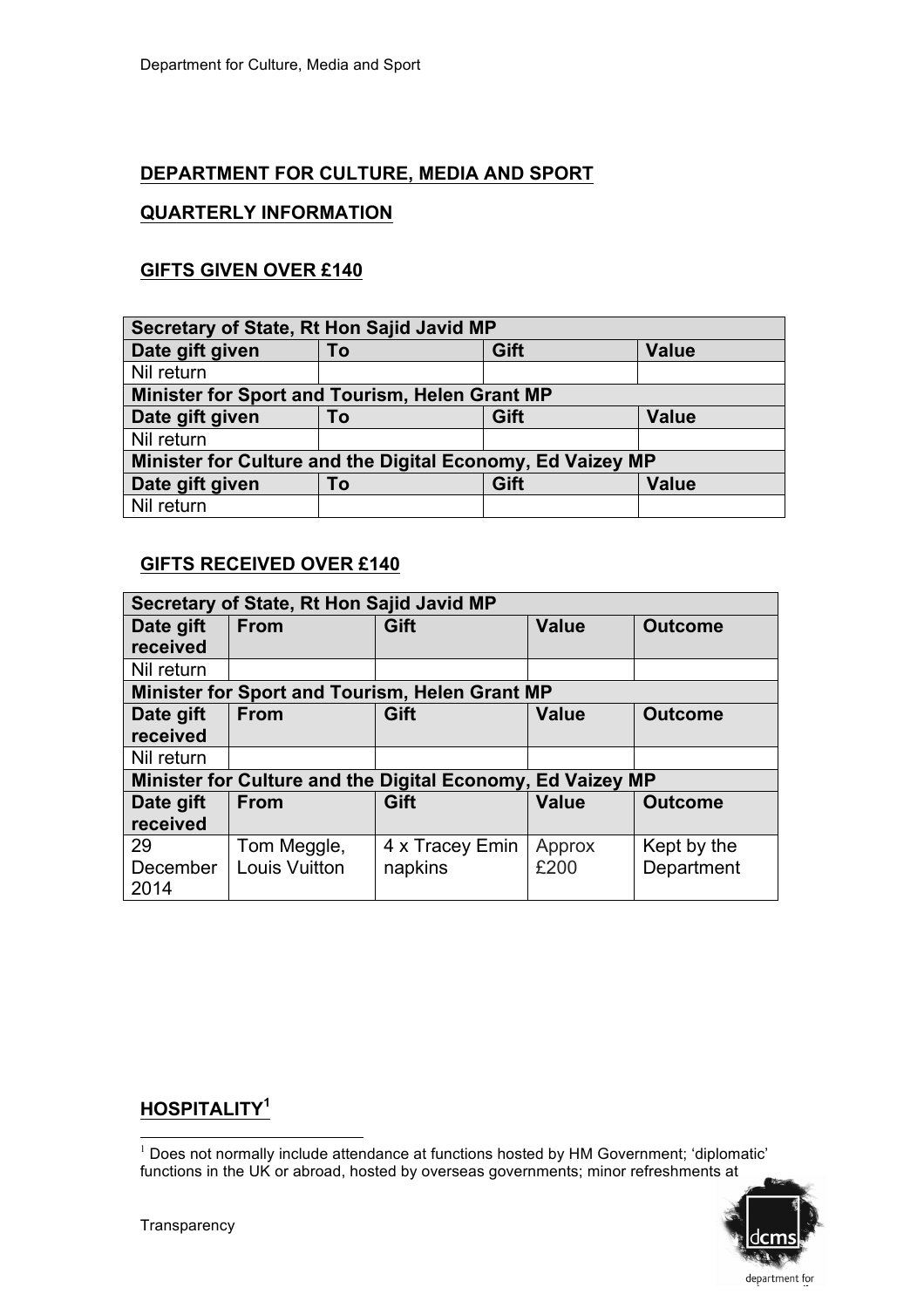| Secretary of State, Rt Hon Sajid Javid MP |                                                |                                                                        |  |
|-------------------------------------------|------------------------------------------------|------------------------------------------------------------------------|--|
| <b>Date</b>                               | <b>Name of Organisation</b>                    | <b>Type of Hospitality Received</b>                                    |  |
| 2 October<br>2014                         | The Wallace Collection                         | 2 tickets Gala dinner*                                                 |  |
| 10 October<br>2014                        | <b>English National Opera</b><br>(Martyn Rose) | 4 tickets The Girl of the Golden<br>West*                              |  |
| 25 October<br>2014                        | Delfont Mackintosh                             | 4 tickets Miss Saigon*                                                 |  |
| 26 October<br>2014                        | <b>Manchester United</b>                       | 4 tickets Manchester United vs<br>Chelsea*                             |  |
| 28 October<br>2014                        | The Telegraph, lan<br>Macgregor                | Lunch                                                                  |  |
| 29 October<br>2014                        | <b>UK Music</b>                                | 2 tickets to Mercury Music<br>Prize*                                   |  |
| 4 November<br>2014                        | <b>KPMG</b>                                    | Dinner and gave speech                                                 |  |
| 5 November<br>2014                        | Asian Media & Marketing<br>Group               | 4 tickets to GG2 awards dinner*,<br>received award                     |  |
| 8 November<br>2014                        | <b>Rugby Football Union RFU</b>                | 2 tickets QBE International Test<br>matches England vs New<br>Zealand* |  |
| 9 November<br>2014                        | <b>NFL</b>                                     | 2 tickets NFL game Jacksonville<br>Jaguars vs Dallas Cowboys*          |  |
| 10<br>November<br>2014                    | ITN, Cathy Newman                              | Lunch                                                                  |  |
| 20<br>November<br>2014                    | Samsung, Seoul, South<br>Korea                 | Dinner and technology<br>demonstration                                 |  |
| 23<br>November<br>2014                    | Studiocanal                                    | 4 tickets to Paddington film<br>premiere*                              |  |
| 24<br>November<br>2014                    | <b>Broadband Stakeholder</b><br>Group          | <b>Dinner</b>                                                          |  |
| 29<br>November<br>2014                    | <b>Smith &amp; Brant Theatricals</b>           | 4 tickets to Memphis The<br>Musical*                                   |  |
| 30<br>November                            | <b>Warner Bros</b>                             | 4 tickets to Get Santa film<br>premiere*                               |  |
| 1 December                                | <b>Lord Taverners</b>                          | Lunch and gave speech                                                  |  |

1 meetings, receptions, conferences, and seminars; and offers of hospitality which were declined. \*indicates if accompanied by spouse/partner or other family member or friend.

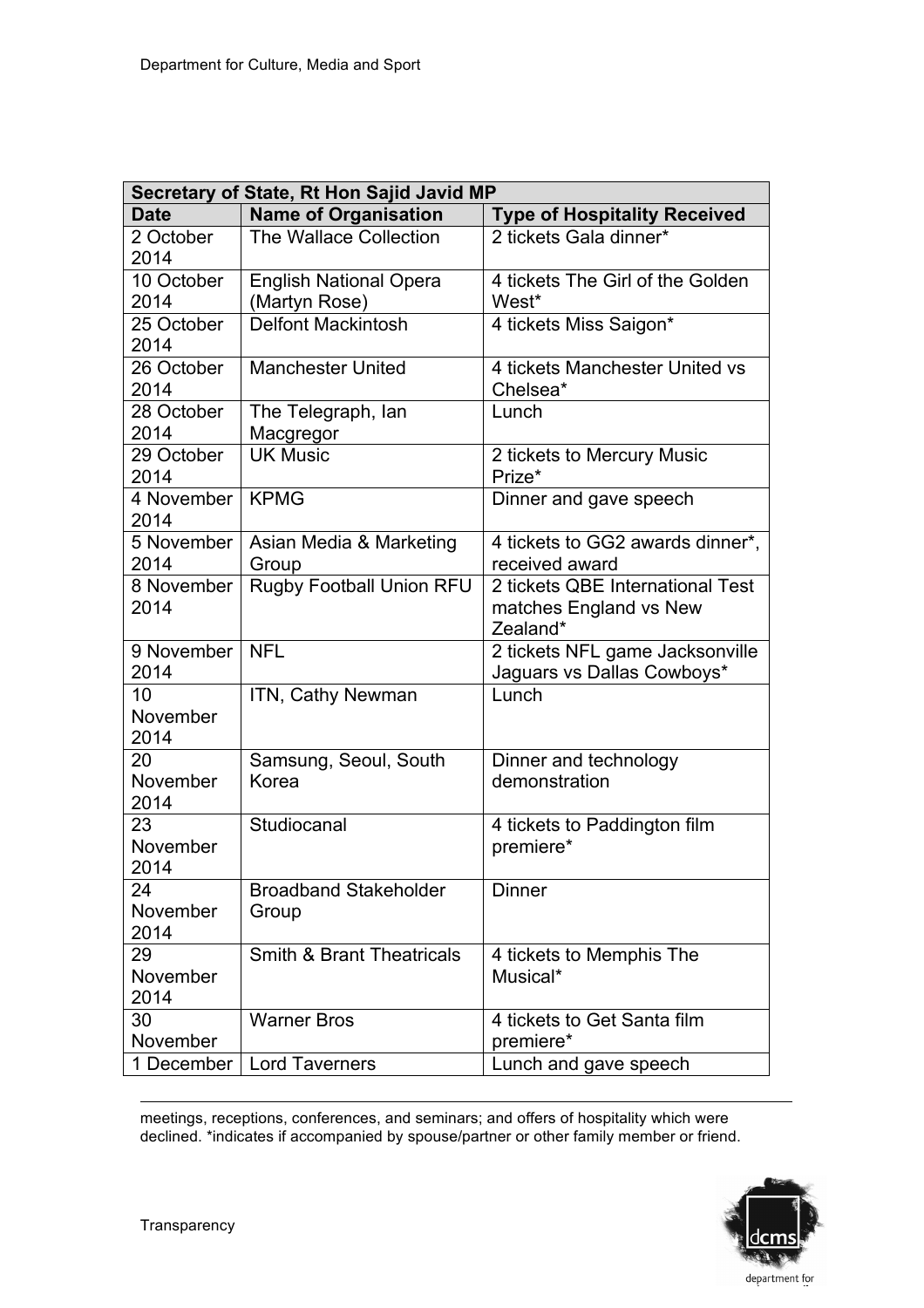| 2014             |                                                            |                                     |
|------------------|------------------------------------------------------------|-------------------------------------|
| 2 December       | NBC Universal, Kevin                                       | Lunch                               |
| 2014             | MacLellan                                                  |                                     |
|                  |                                                            |                                     |
| 2 December       | <b>Bestway Group</b>                                       | <b>Dinner</b>                       |
| 2014             |                                                            |                                     |
| 7 December       | Global                                                     | 6 tickets to Jingle Bell Ball*      |
| 2014             |                                                            |                                     |
| 8 December       | Royal Albert Hall                                          | 2 tickets to The Godfather Live*    |
| 2014             |                                                            |                                     |
| 13               | <b>West Bromwich Albion</b>                                | 4 tickets and lunch West            |
| December         |                                                            | Bromwich Albion vs Aston Villa*     |
| 2014             |                                                            |                                     |
| 14               | <b>ITV</b>                                                 | 4 tickets X-Factor Final*           |
| December         |                                                            |                                     |
| 2014             |                                                            |                                     |
|                  |                                                            |                                     |
| 16               | Donmar Warehouse                                           | 2 tickets to press night of City of |
| December         |                                                            | Angels*                             |
| 2014             |                                                            |                                     |
| 17               | <b>BBC</b>                                                 | 3 tickets to Dr Who screening*      |
| December         |                                                            |                                     |
| 2014             |                                                            |                                     |
| 18               | <b>English National Ballet</b>                             | 5 tickets to The Nutcracker*        |
| December         |                                                            |                                     |
|                  |                                                            |                                     |
|                  |                                                            |                                     |
| 2014             |                                                            |                                     |
|                  | Minister for Sport, Tourism and Equalities, Helen Grant MP |                                     |
| <b>Date</b>      | <b>Name of Organisation</b>                                | <b>Type of Hospitality Received</b> |
| 03 October       | London Lions Basketball                                    | Ticket - basketball match           |
| 2014             | Club                                                       | London Lions v Bristol Flyers       |
|                  |                                                            | (plus hospitality)*                 |
|                  |                                                            |                                     |
| 11               | <b>Lawn Tennis Association</b>                             | Tickets and hospitality to the      |
| November         |                                                            | <b>ATP World Tour Finals</b>        |
| 2014             |                                                            |                                     |
|                  |                                                            |                                     |
| 19               | Sky                                                        | Tickets and hospitality to the      |
| November         |                                                            | <b>Sky Sports/Sunday Times</b>      |
| 2014             |                                                            | Sportswoman of the Year             |
|                  |                                                            | Awards                              |
|                  |                                                            |                                     |
| 23               | The FA                                                     | Tickets and hospitality to          |
| November         |                                                            | <b>England Ladies V Germany</b>     |
| 2014             |                                                            | football match.*                    |
|                  |                                                            |                                     |
| 29               | The Rugby Football Union                                   | Tickets and hospitality to the      |
| November<br>2014 |                                                            | England V Australia match*.         |

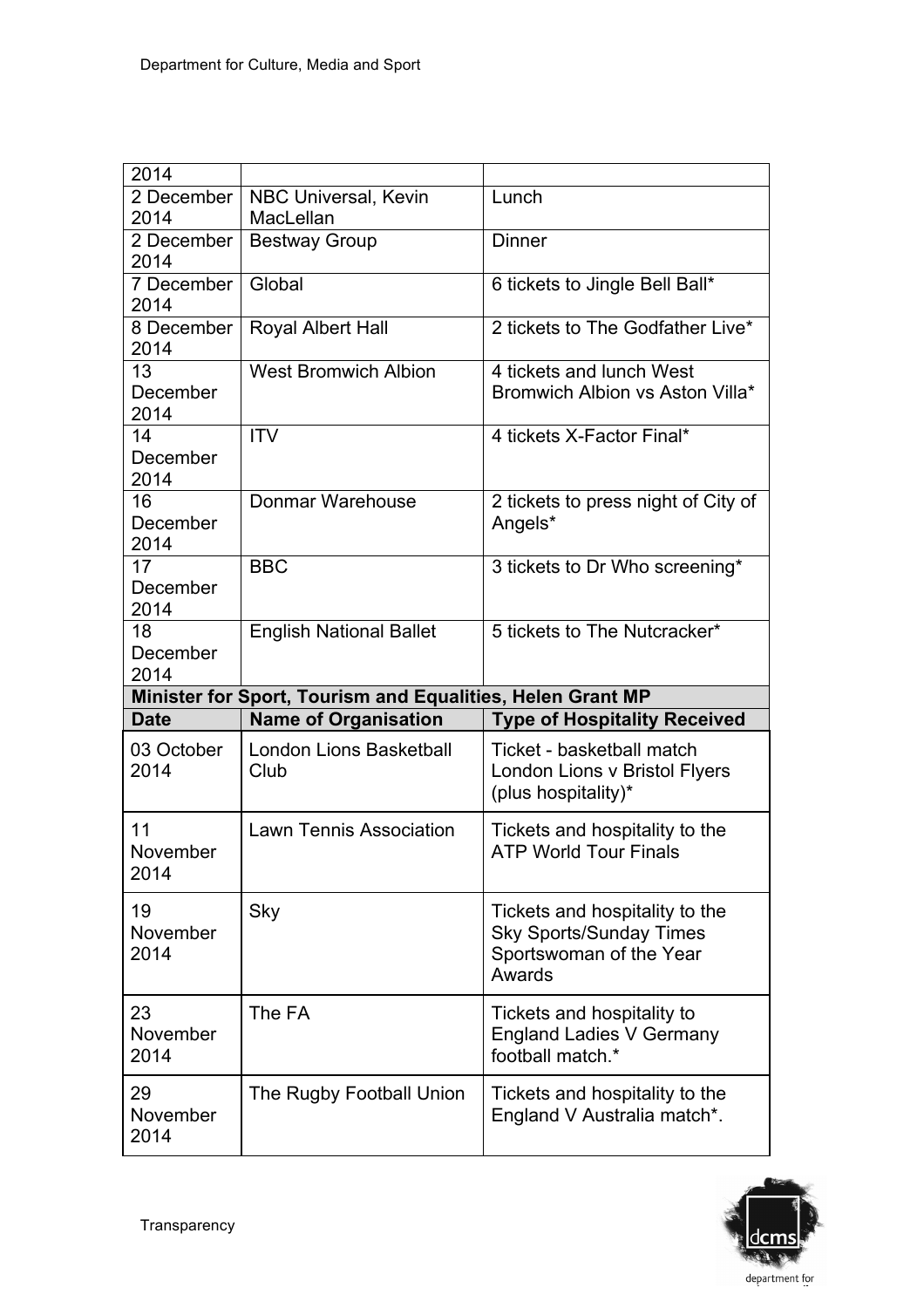| 01<br>December<br>2014            | <b>Grass Root Soccer</b>                                   | <b>Grass Root Soccer Gala tickets</b><br>and hospitality.                             |
|-----------------------------------|------------------------------------------------------------|---------------------------------------------------------------------------------------|
| 03<br>December<br>2014            | Daily Mirror Pride of Sport<br>Awards                      | Tickets and hospitality to the<br>event.                                              |
| 11<br>December<br>2014            | Sports Journalist<br>Association                           | Ticket and hospitality to the<br>SJA's British Sports Awards.                         |
| 14<br>December<br>2014            | <b>BBC</b>                                                 | Tickets and hospitality to the<br><b>BBC Sports Personality of the</b><br>Year Award. |
| 15<br>December<br>2014            | <b>Football Conference</b>                                 | Tickets and hospitality to the<br><b>Football Conference Christmas</b><br>Lunch       |
| 26<br>December<br>2014            | The Premier League                                         | Tickets to Chelsea V West<br>Ham.*                                                    |
| 27<br>December<br>2014            | The Royal Shakespeare<br>Company                           | <b>Tickets to The Christmas Truce</b><br>Play.*                                       |
|                                   |                                                            |                                                                                       |
|                                   | Minister for Culture and the Digital Economy, Ed Vaizey MP |                                                                                       |
| <b>Date</b><br>02 October<br>2014 | <b>Name of Organisation</b><br><b>Wallace Collection</b>   | <b>Type of Hospitality Received</b><br>Gala Dinner                                    |
| 7 October<br>2014                 | Andrew Roberts,                                            | Drinks at 'Napoleon the Great'<br>book launch                                         |
| 7 October<br>2014                 | <b>Royal Court Theatre</b>                                 | Dinner, drinks and ticket to 'The<br>Internet is a Serious Business'                  |
| 11 October<br>2014                | <b>Tate Modern</b>                                         | Dinner and gave speech                                                                |
| 13 October<br>2014                | Sissons                                                    | Dinner                                                                                |

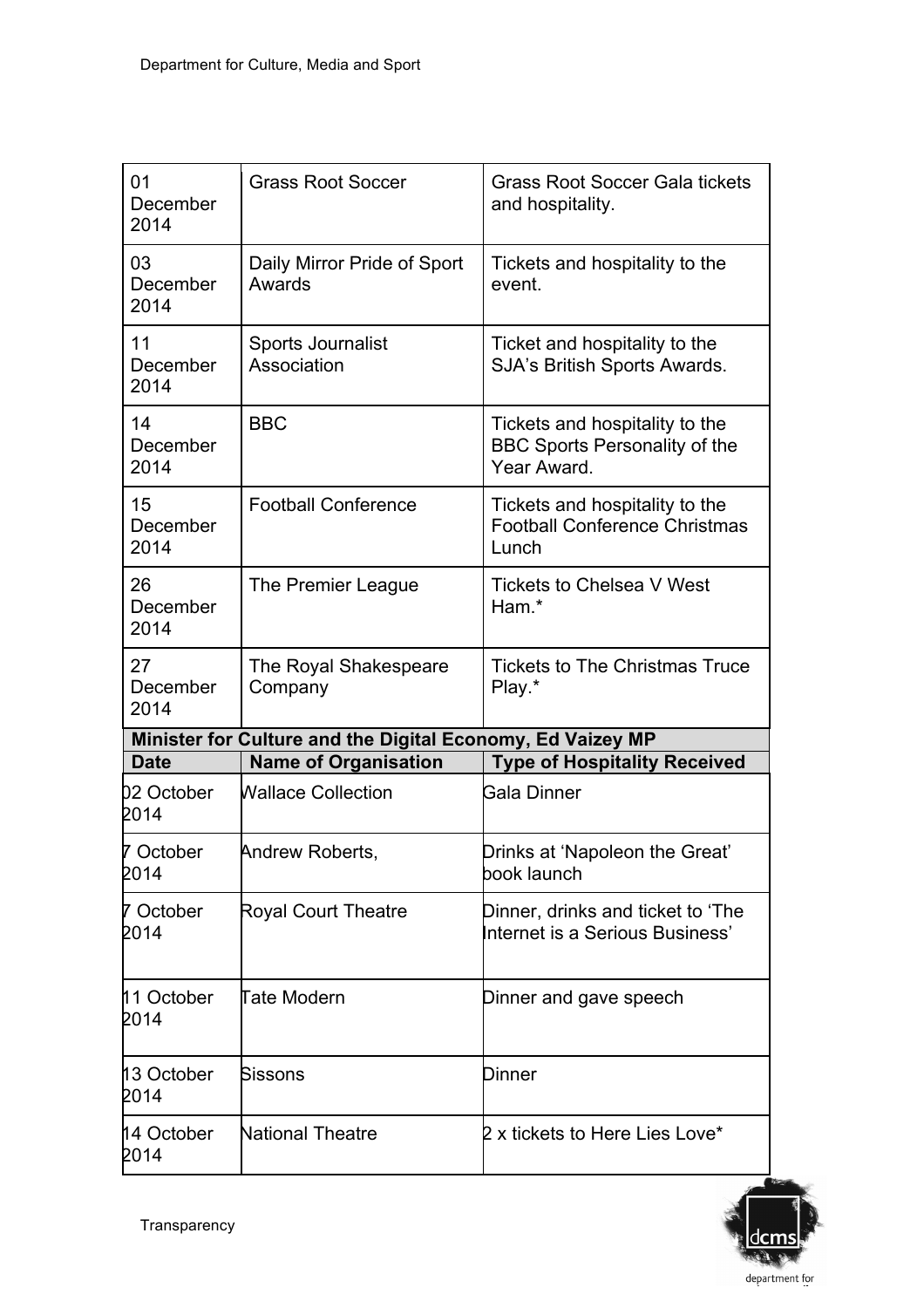| 15 October<br>2014        | Quiller Consultants                                        | unch-                                                                         |
|---------------------------|------------------------------------------------------------|-------------------------------------------------------------------------------|
| 15 October<br>2014        | Finch & partners<br>Jean Pigozzi,<br>Mulberry              | Dinner                                                                        |
| 16 October<br>2014        | <b>Rob Dickins</b>                                         | unch-                                                                         |
| 21 October<br>2014        | BT                                                         | .unch                                                                         |
| 22 October<br><b>2014</b> | <b>Richard Hamilton</b>                                    | unch-                                                                         |
| 22 October<br>2014        | <b>MOBOs</b>                                               | Ticket to MOBOs                                                               |
| 23 October<br>2014        | The Dailey Partnership                                     | Ticket to Mr Turner                                                           |
| 29 October<br>2014        | Treasure Houses of<br>England                              | Dinner and gave speech                                                        |
| 1 November<br>2014        | Chelsea FC                                                 | 2 x tickets to Chelsea vs QPR<br>Match *                                      |
| 2 November<br>2014        | <b>St Paul's School</b>                                    | Gala Opening event of Drama<br>Centre                                         |
| 4 November<br>2014        | Stephen Bayley,<br>representing himself                    | unch-                                                                         |
| 4 November<br>2014        | Simon Cowell                                               | Dinner*                                                                       |
| 2014                      | 11 November Ruth Mortimer, Editor<br><b>Marketing Week</b> | Dinner at Festival of Marketing<br>and gave speech                            |
| <b>2014</b>               | 12 November Noah Consultancy                               | Dinner at Noah Connect 2014<br>and gave speech                                |
| 2014                      | 16 November Apeldoorn, British Council                     | Dinner at Apeldoorn: British-<br>Dutch Dialogue Conference and<br>gave speech |
| 2014                      | 17 November Phil Redmond                                   | Breakfast                                                                     |

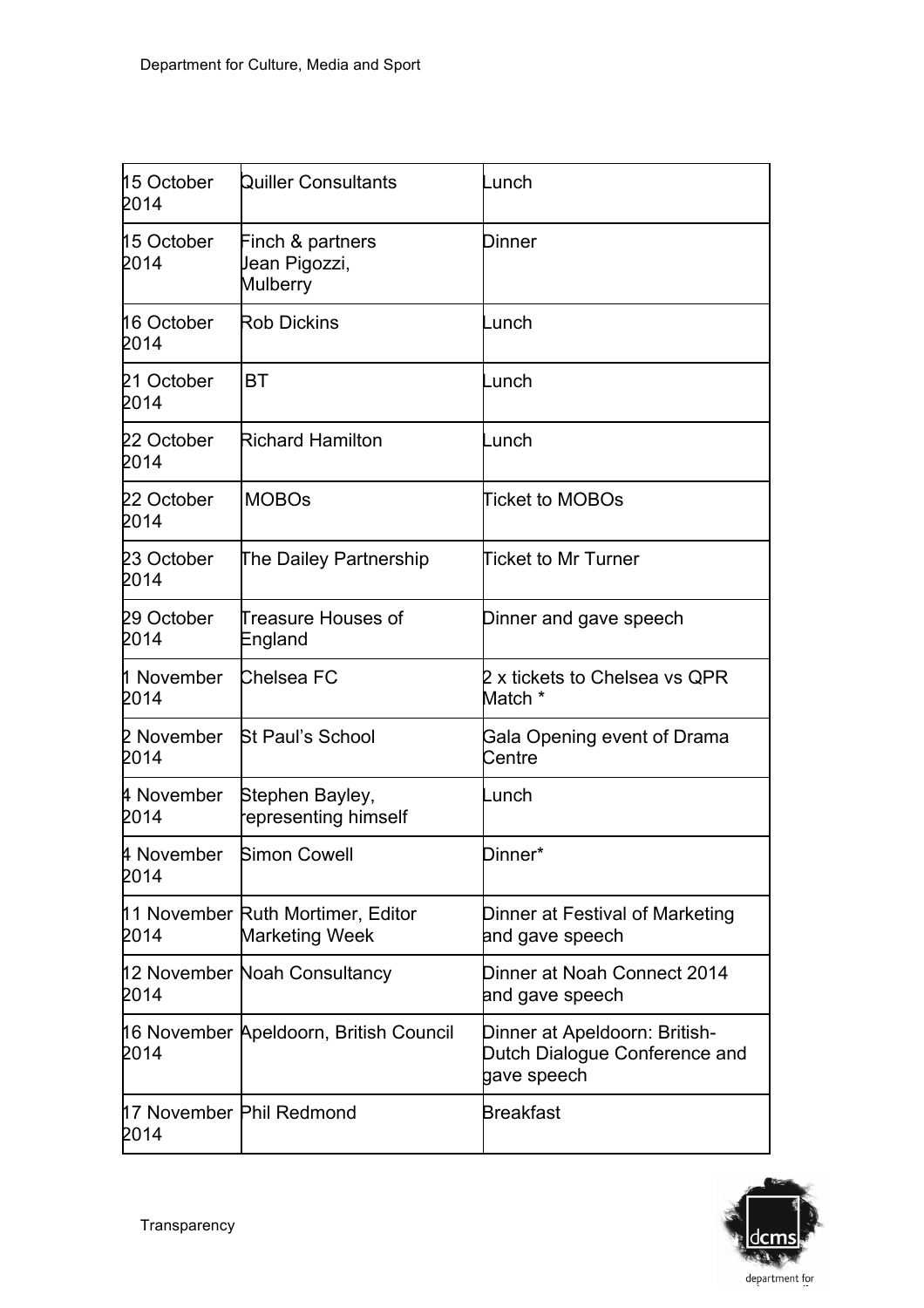| <b>2014</b>                        | 17 November World Museum                                 | -unch                                                                   |
|------------------------------------|----------------------------------------------------------|-------------------------------------------------------------------------|
| 2014                               | 18 November Historic Houses Association                  | Lunch                                                                   |
| 2014                               | 18 November Glenarm Castle                               | 1 ticket to screening of film about<br>King Lear                        |
| 2014                               | 20 November Institute of Practitioners of<br>Advertising | Lunch at Kurt Schwitters,<br>Housing Merz Conference and<br>gave speech |
| <b>2014</b>                        | 20 November PRS for Music                                | Drinks                                                                  |
| 2014                               | 25 November   Cameron Mackintosh Ltd                     | <b>Ticket to Theatre Uncut</b>                                          |
| 27 November Littoral Trust<br>2014 |                                                          | ∟unch                                                                   |
| 2 December<br>2014                 | Nicholas Coleridge, Conde<br>Nast                        | Drinks                                                                  |
| <b>B</b> December<br>2014          | Uane Martinson, Guardian                                 | unch-                                                                   |
| 4 December<br>2014                 | Premier League                                           | -unch                                                                   |
| 8 December  <br>2014               | James Max                                                | 1 ticket to The Godfather Live                                          |
| <b>9 December</b><br>2014          | GQ                                                       | _unch                                                                   |
| 2014                               | 10 December English Heritage<br>Commission               | _unch                                                                   |
| 2014                               | 11 December Dramatists' Club                             | Dinner                                                                  |
| 2014                               | 11 December Arts Council England                         | Drinks                                                                  |
| 16 December Louis Vuitton<br>2014  |                                                          | _unch                                                                   |

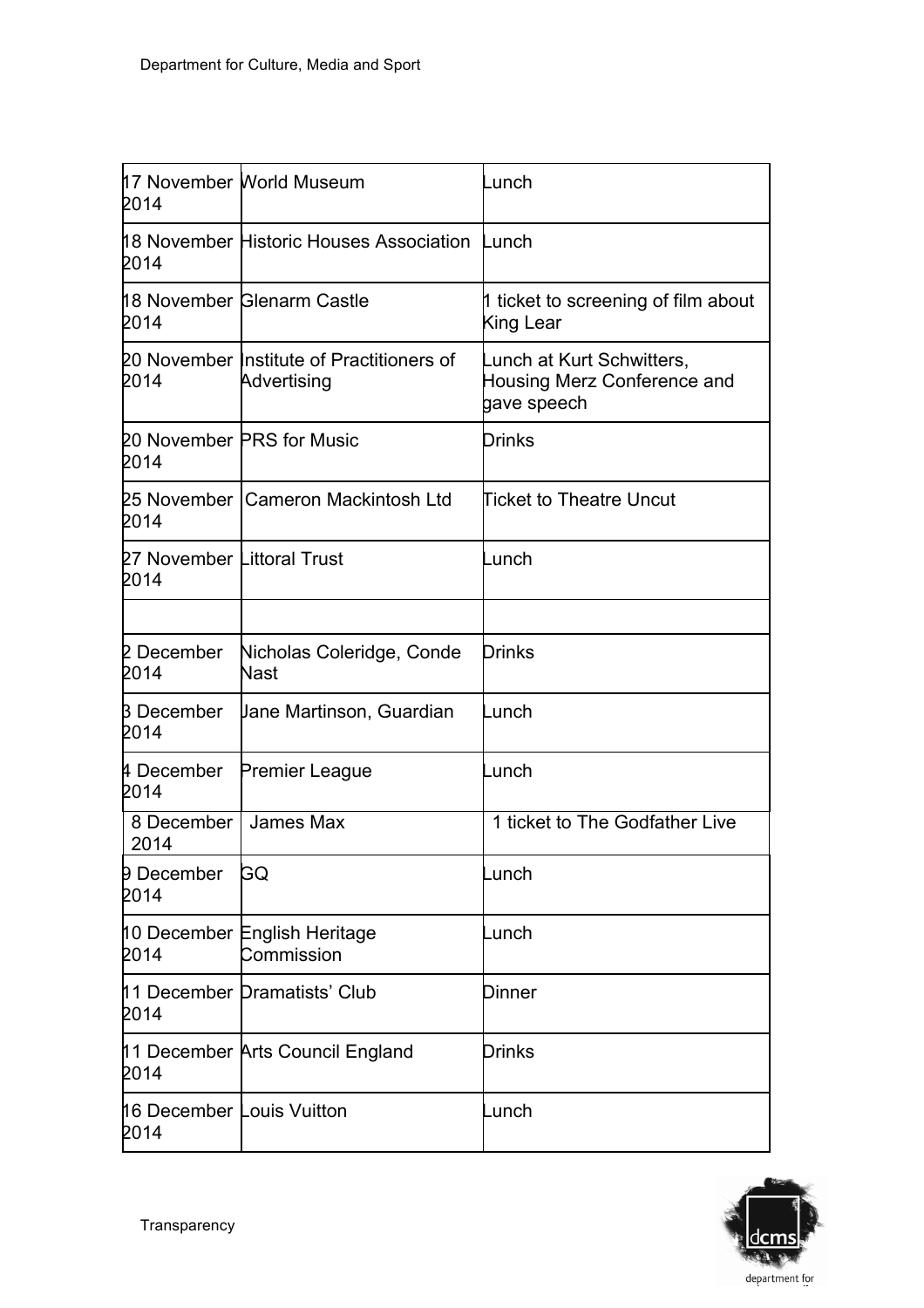| <b>18 December Bush Theatre</b> | <b>2</b> tickets* to see 'Visitors' at the |
|---------------------------------|--------------------------------------------|
| 2014                            | <b>Bush Theatre</b>                        |

# **OVERSEAS TRAVEL**

| Date(s) of<br>trip           | <b>Destination</b>                                                      | <b>Purpose of trip</b>                                                                                                             | 'No 32<br>(The<br>Royal)<br>Squadron'<br>or 'other<br>RAF' or<br>'Charter'<br>or<br>'Eurostar' | <b>Number of</b><br>officials<br>accompanying<br>Minister,<br>where non-<br>scheduled<br>travel is used | <b>Total cost</b><br>including travel,<br>and<br>accommodation<br>of Minister only<br>*indicates if<br>accompanied by<br>spouse/partner or<br>other family<br>member or friend |
|------------------------------|-------------------------------------------------------------------------|------------------------------------------------------------------------------------------------------------------------------------|------------------------------------------------------------------------------------------------|---------------------------------------------------------------------------------------------------------|--------------------------------------------------------------------------------------------------------------------------------------------------------------------------------|
|                              | Secretary of State, Rt Hon Sajid Javid MP                               |                                                                                                                                    |                                                                                                |                                                                                                         |                                                                                                                                                                                |
| 13 to 16<br>October<br>2014  | Kolkata and<br>Delhi, India                                             | Speaking at Cyber<br>Security and Cyber<br>crime conference,<br>promoting tourism<br>and cultural links<br>between UK and<br>India | Scheduled                                                                                      | N/A                                                                                                     | £7403                                                                                                                                                                          |
| 13 to 21<br>November<br>2014 | Delhi, India,<br>Tokyo, Japan<br>and Seoul and<br>Busan, South<br>Korea | <b>GREAT campaign</b><br>events to promote<br>the UK abroad and<br>speaking at GSTAR<br>(games industry)<br>conference             | <b>Scheduled</b>                                                                               | N/A                                                                                                     | £9464                                                                                                                                                                          |
|                              |                                                                         | Minister for Sport, Tourism and Equalities, Helen Grant MP                                                                         |                                                                                                |                                                                                                         |                                                                                                                                                                                |
| <b>NIL</b>                   |                                                                         |                                                                                                                                    |                                                                                                |                                                                                                         |                                                                                                                                                                                |
|                              |                                                                         |                                                                                                                                    |                                                                                                |                                                                                                         |                                                                                                                                                                                |
|                              |                                                                         | Minister for Culture and the Digital Economy, Ed Vaizey MP                                                                         |                                                                                                |                                                                                                         |                                                                                                                                                                                |
| <b>NIL</b>                   |                                                                         |                                                                                                                                    |                                                                                                |                                                                                                         |                                                                                                                                                                                |

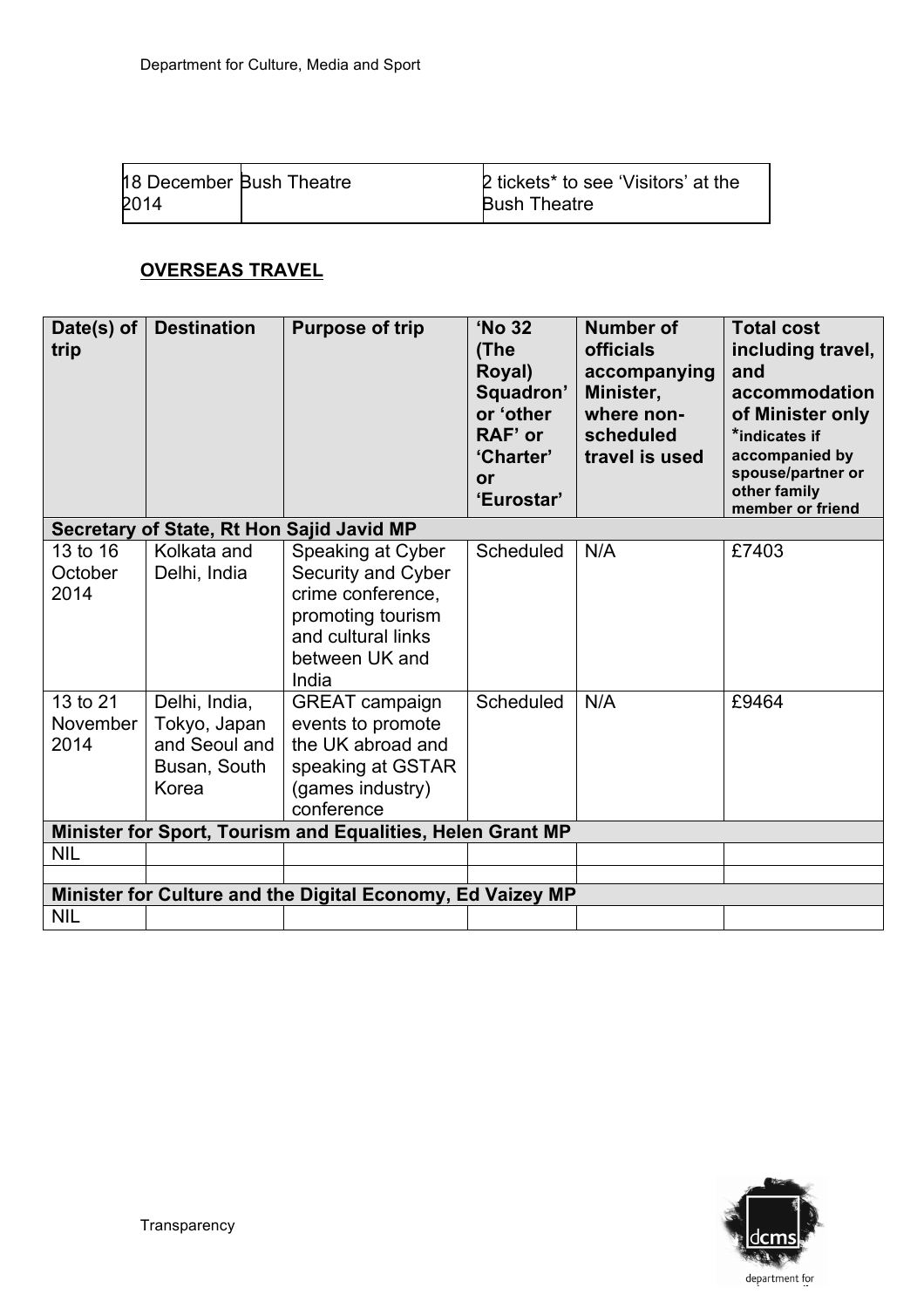# **MEETINGS WITH EXTERNAL ORGANISATIONS2 (INCLUDING MEETINGS WITH NEWSPAPER AND OTHER MEDIA PROPRIETORS, EDITORS AND SENIOR EXECUTIVES)**

| Secretary of State, Rt Hon Sajid Javid MP |                                       |                                     |  |
|-------------------------------------------|---------------------------------------|-------------------------------------|--|
| <b>Date of Meeting</b>                    | <b>Name of Organisation</b>           | <b>Purpose of Meeting</b>           |  |
| 7 October 2014                            | Viacom                                | To discuss their UK businesses      |  |
| 7 October 2014                            | EE                                    | To discuss mobile coverage          |  |
| 8 October 2014                            | <b>Family Online Safety Institute</b> | To discuss online child protection  |  |
|                                           | (FOSI)                                |                                     |  |
| 8 October 2014                            | <b>BT</b>                             | To discuss broadband rollout        |  |
| 14 October 2014                           | Museums roundtable, Delhi             | To encourage links between UK       |  |
|                                           | India                                 | and Indian museums                  |  |
| 20 October 2014                           | BBC, Lord Hall                        | To update on BBC plans              |  |
| 20 October 2014                           | EE, Three, Telefonica (O2),           | To discuss mobile coverage          |  |
|                                           | Vodafone, Ofcom                       |                                     |  |
| 21 October 2014                           | Google                                | To discuss online child safety      |  |
|                                           |                                       | and copyright plans                 |  |
| 29 October 2014                           | <b>What Next?</b>                     | To discuss role in culture in UK    |  |
| 29 October 2014                           | The FA                                | To discuss sport in the UK          |  |
|                                           | <b>English Cricket Board</b>          |                                     |  |
|                                           | <b>Lawn Tennis Association</b>        |                                     |  |
|                                           | <b>Amateur Swimming Association</b>   |                                     |  |
|                                           | <b>British Cycling</b>                |                                     |  |
|                                           | <b>Rugby Football Union</b>           |                                     |  |
| 3 November 2014                           | <b>Talk Talk</b>                      | To discuss UK broadband             |  |
| 3 November 2014                           | <b>Sulis</b>                          | To discuss mobile coverage          |  |
| 3 November 2014                           | <b>BBC Trust, Rona Fairhead</b>       | <b>Introductory meeting</b>         |  |
| 4 November 2014                           | English Bridge Union, Bob             | Discuss funding for mind sports     |  |
|                                           | <b>Blackman MP</b>                    |                                     |  |
| 6 November 2014                           | <b>Creative Industries Council</b>    | To discuss UK creative industries   |  |
| 6 November 2014                           | <b>National Youth Theatre</b>         | Introductory meeting                |  |
| 10 November                               | Eagle Radio, Anne Milton MP           | To discuss local radio licences     |  |
| 2014                                      |                                       |                                     |  |
| 10 November                               | <b>Plymouth Council, Oliver</b>       | <b>Discuss Plymouth's Mayflower</b> |  |
| 2014                                      | <b>Colville MP</b>                    | commemorations                      |  |
| 17 November                               | Softbank, Tokyo, Japan                | Discuss UK-Japan relations          |  |
| 2014                                      |                                       |                                     |  |
| 17 November                               | Visit Britain, Tokyo, Japan           | Discuss UK-Japan tourism            |  |
| 2014                                      |                                       | opportunities                       |  |

<sup>&</sup>lt;sup>2</sup> Does not normally include meetings with Government bodies such as other Government Departments and Agencies, NDPB's, Non-Ministerial Departments, Agencies, Government reviews and representatives of Parliament, devolved or foreign governments.

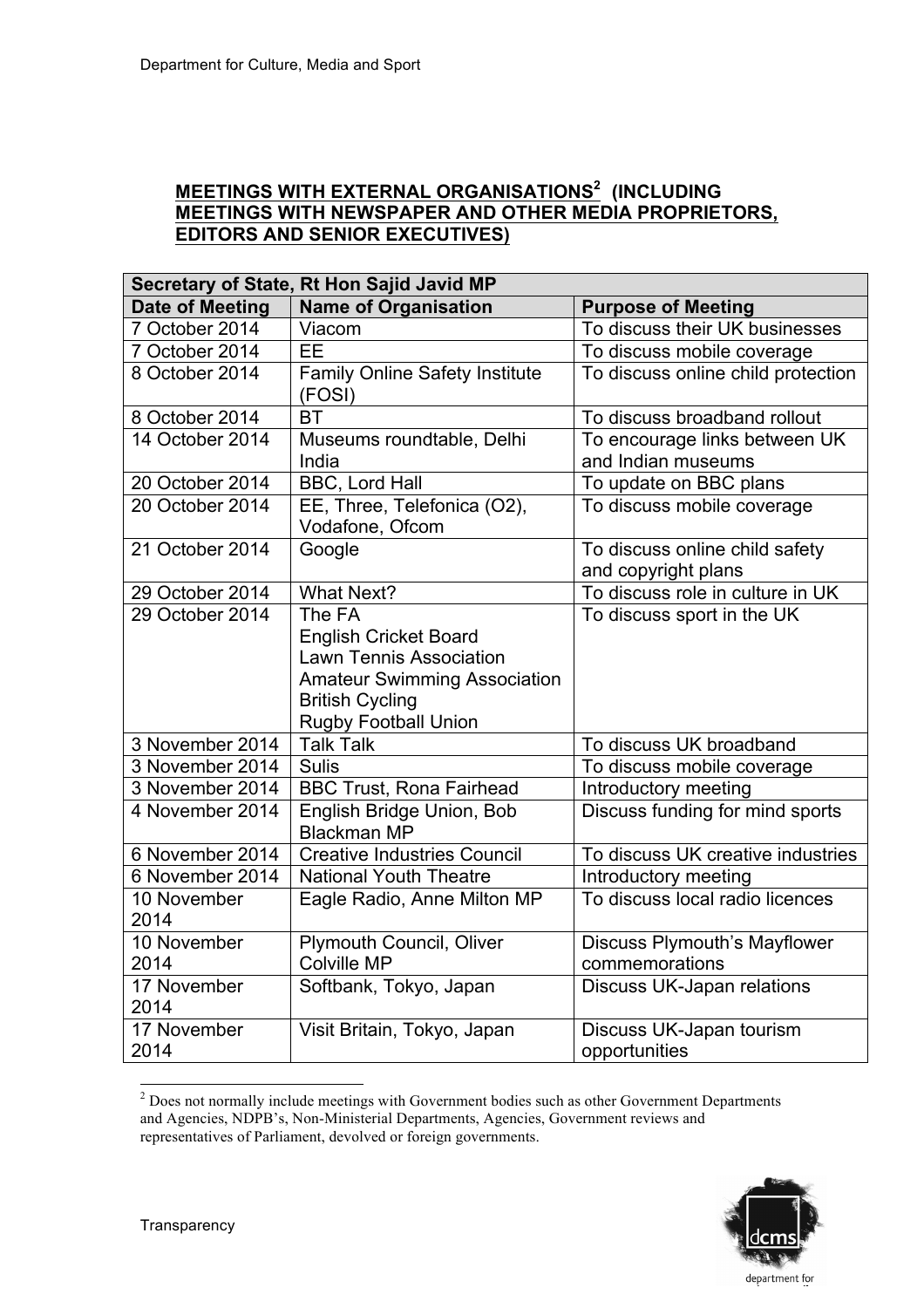| 18 November<br>2014        | Sony Computer Entertainment,<br>Tokyo, Japan                             | To discuss technology<br>innovations and UK-Japan                                            |
|----------------------------|--------------------------------------------------------------------------|----------------------------------------------------------------------------------------------|
| 18 November<br>2014        | Konami Digital, Tokyo, Japan                                             | relations<br>To discuss technology<br>innovations and UK-Japan<br>relations                  |
| 18 November<br>2014        | Roundtable with UK technology<br>companies, Tokyo, Japan                 | To discuss UK-Japan investment<br>opportunities                                              |
| 24 November<br>2014        | <b>Internet Watch Foundation</b>                                         | To discuss online issues                                                                     |
| 24 November<br>2014        | Legacy10                                                                 | To discuss philanthropy                                                                      |
| 24 November<br>2014        | <b>National Theatre</b>                                                  | Introductory meeting                                                                         |
| 24 November<br>2014        | <b>National Museums Liverpool</b>                                        | To update on current issues                                                                  |
| 1 December 2014            | EE, 3, Vodafone, Telefonica,<br>Ofcom                                    | To discuss mobile coverage                                                                   |
| 2 December 2014            | Avanti                                                                   | To discuss telecommunications<br>industry                                                    |
| 2 December 2014            | Which?                                                                   | Introductory meeting                                                                         |
| 9 December 2014            | National Association of<br>Decorative & Fine Arts<br>Societies (NADFAS)  | Introductory meeting                                                                         |
| 9 December 2014            | <b>White Cube Gallery</b>                                                | Introductory meeting                                                                         |
| 10 December<br>2014        | Heritage Alliance, Historic<br><b>Houses Association</b>                 | To discuss maintenance of old<br>buildings                                                   |
| 10 December<br>2014        | <b>BBC Trust, Rona Fairhead</b>                                          | <b>Update meeting</b>                                                                        |
| 15 December<br>2014        | <b>English Cricket Board</b>                                             | Introductory meeting                                                                         |
| 15 December<br>2014        | <b>UK Broadband</b>                                                      | To discuss current projects                                                                  |
| 16 December<br>2014        | Gigaclear                                                                | To discuss current projects                                                                  |
| 17 December<br>2014        | London Borough of Bromley,<br>Greater London Authority, Jo<br>Johnson MP | Discuss local broadband                                                                      |
| 17 December<br>2014        | Tottenham Hotspur, Richard<br><b>Fuller MP</b>                           | To discuss current projects                                                                  |
| <b>Minister for Sport,</b> | Tourism and Equalities, Helen Grant MP                                   |                                                                                              |
| Date of Meeting            | <b>Name of Organisation</b>                                              | <b>Purpose of Meeting</b>                                                                    |
| 14 October 2014            | Joanna Manning-Cooper                                                    | Discuss England Rugby 2015<br>World<br>Cup and<br><b>Supporters</b><br><b>Group Meetings</b> |

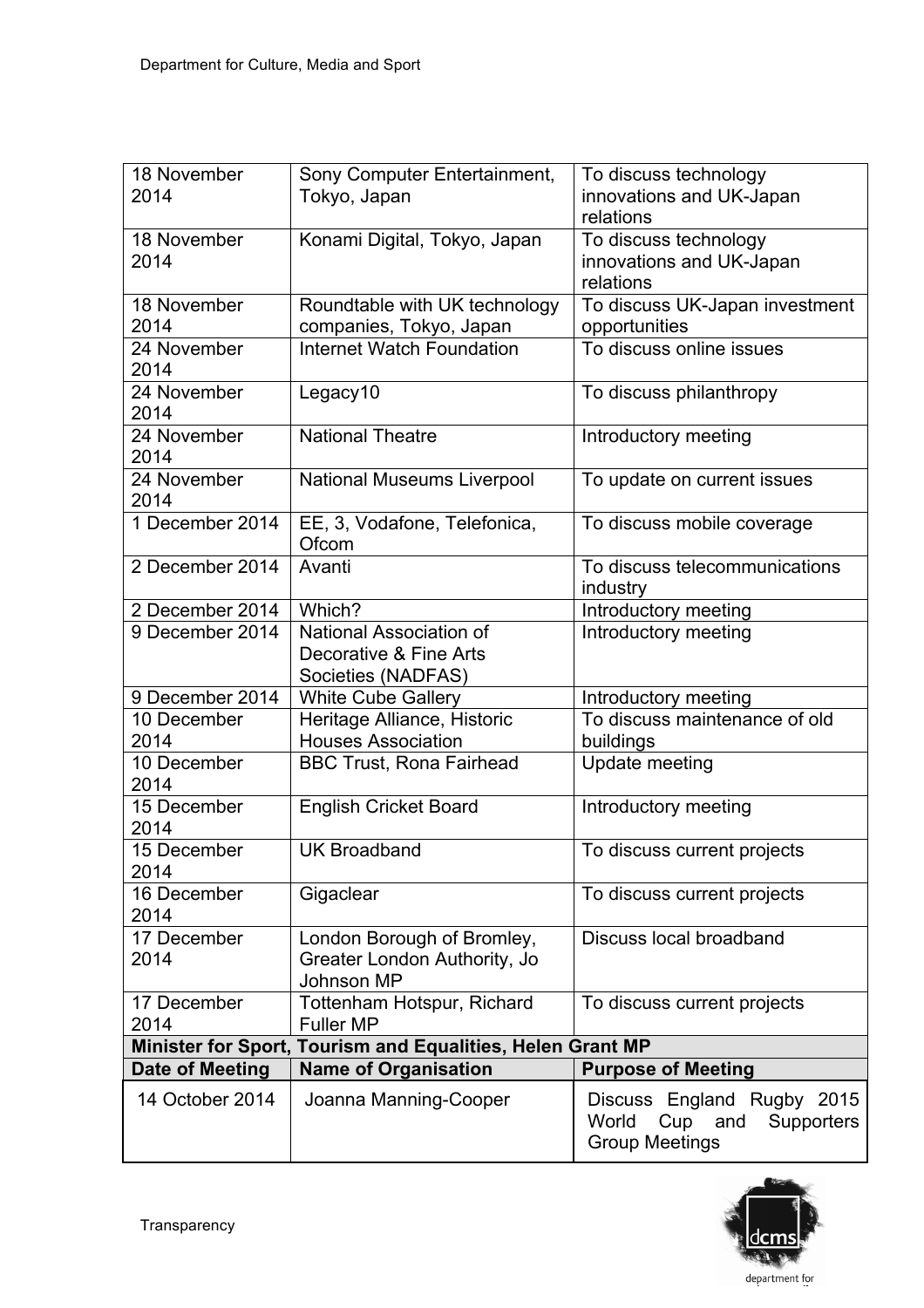| 17 October 2014        | Sport England and UK Sport                                                                                                                                     | Provide<br>sporting<br>update<br>on<br>affairs                                                                                   |
|------------------------|----------------------------------------------------------------------------------------------------------------------------------------------------------------|----------------------------------------------------------------------------------------------------------------------------------|
| 17 October 2014        | Sport England                                                                                                                                                  | Discuss announcement of Sport<br>England's marketing strategy                                                                    |
| 17 October 2014        | <b>British Swimming</b>                                                                                                                                        | Discuss British Swimming and<br>women and swimming                                                                               |
| 17 October 2014        | <b>GB Basketball</b>                                                                                                                                           | Introductory meeting discussing<br><b>British Basketball</b>                                                                     |
| 20 October 2014        | <b>Andrew Davies AM</b>                                                                                                                                        | Discuss safe standing at football<br>grounds                                                                                     |
| 22 October 2014        | <b>London Youth Network</b>                                                                                                                                    | Youth<br>London<br>Discuss<br>Network's<br>objectives<br>and<br>initiatives                                                      |
| 23 October 2014        | <b>British Horseracing Authority</b>                                                                                                                           | <b>BHA</b><br>aims<br><b>of</b><br>Discuss<br>and<br>various issues affecting Horse<br>Racing and the future of the<br>Levy      |
| 24 October 2014        | <b>Jason Roberts</b>                                                                                                                                           | Discuss diversity in football and<br>his work involving the Sport's<br><b>Persons Think Tank</b>                                 |
| 24 October 2014        | Simon<br>Sol<br>Campbell<br>and<br>Wolley                                                                                                                      | Discuss BAME representation in<br>senior Football Positions                                                                      |
| 27 October 2014        | Valerie Vaz MP<br>Khalsa Football Federation                                                                                                                   | To discuss the work of Khalsa<br>Football<br>Foundation<br>and<br>Asian<br>children's<br>increasing<br>participation in football |
| 29 October 2014        | The FA<br><b>English Cricket Board</b><br><b>Lawn Tennis Association</b><br>Amateur<br>Swimming<br>Association<br><b>British Cycling</b><br><b>Rugby Union</b> | To discuss any issues they may<br>have and any areas of focus to<br>be looked at                                                 |
| November<br>03<br>2014 | Association<br>of<br><b>British</b><br><b>Bookmakers</b>                                                                                                       | Discuss the future of the Levy<br>and the current AVCs being paid                                                                |

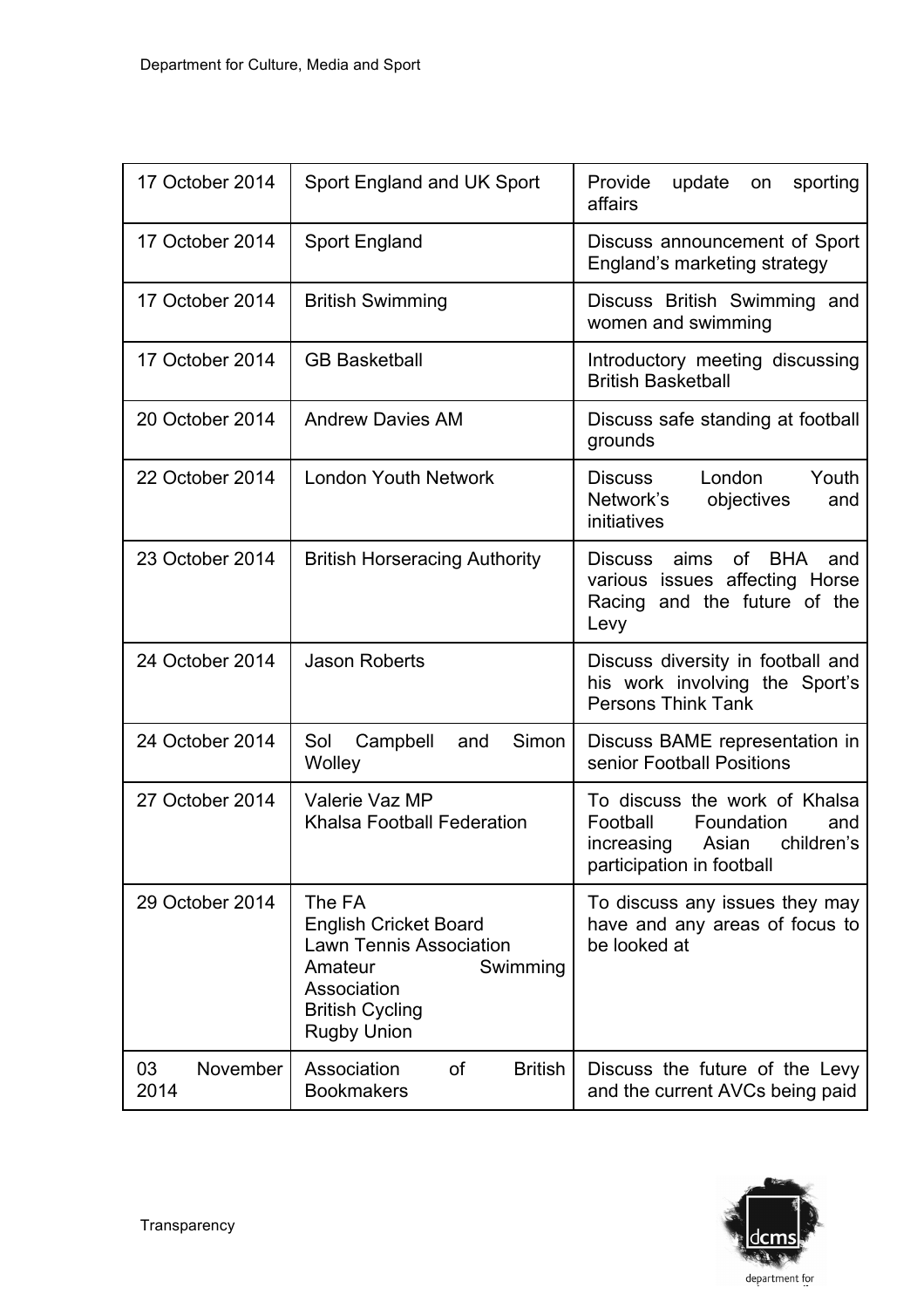| 03<br>2014 | November | Paul Uppal MP<br>Sporting Khalsa Football Club                                                                                                                                                                                                                                                                                 | difficulties<br>discuss<br>the<br>To<br>Sporting<br>Khalsa<br>faced<br>with<br>funding                                                                                 |
|------------|----------|--------------------------------------------------------------------------------------------------------------------------------------------------------------------------------------------------------------------------------------------------------------------------------------------------------------------------------|------------------------------------------------------------------------------------------------------------------------------------------------------------------------|
| 06<br>2014 | November | <b>Playing Fields Legacy Trust</b>                                                                                                                                                                                                                                                                                             | Discuss the work and aims of<br><b>Playing Fields Legacy Trust</b>                                                                                                     |
| 06<br>2014 | November | The FA                                                                                                                                                                                                                                                                                                                         | Discuss diversity in football                                                                                                                                          |
| 06<br>2014 | November | Jo Elvin, Glamour Magazine                                                                                                                                                                                                                                                                                                     | To discuss women's sport in<br>magazines                                                                                                                               |
| 17<br>2014 | November | Sir Steve Redgrave                                                                                                                                                                                                                                                                                                             | To discuss his ongoing sporting<br>engagements and interests and<br>provide<br>update<br>οf<br>an<br>Lea<br><b>Rowing Club</b>                                         |
| 17<br>2014 | November | <b>Responsible Gambling Trust</b>                                                                                                                                                                                                                                                                                              | discuss<br>the<br>To<br>Responsible<br>Trust's<br>machine<br>Gambling<br>research programme                                                                            |
| 19<br>2014 | November | <b>Katherine Grainger</b><br><b>Anna Watkins</b>                                                                                                                                                                                                                                                                               | To discuss women in sport                                                                                                                                              |
| 19<br>2014 | November | <b>British Racehorse Authority</b>                                                                                                                                                                                                                                                                                             | To discuss the future of the levy                                                                                                                                      |
| 27<br>2014 | November | <b>Horserace Betting Levy Board</b>                                                                                                                                                                                                                                                                                            | To discuss their views on the<br>future of the levy                                                                                                                    |
| 01<br>2014 | December | <b>Hilton Worldwide</b><br><b>Visit Britain</b><br><b>Visit England</b><br><b>NITB</b><br><b>Visit Wales</b><br><b>Tourism Alliance</b><br><b>IHG</b><br><b>English Lakes Hotel</b><br>Dudley Zoo<br>Expedia<br>Google<br><b>JAC Travel</b><br><b>West Dorset Leisure Holidays</b><br><b>Shepherd Neame</b><br>Eurostar<br>TUI | To discuss the tourism sector,<br>media<br>profile,<br>plans to raise<br>skills<br>qualifications<br>and<br>and<br>supporting tourism businesses<br>across the country |

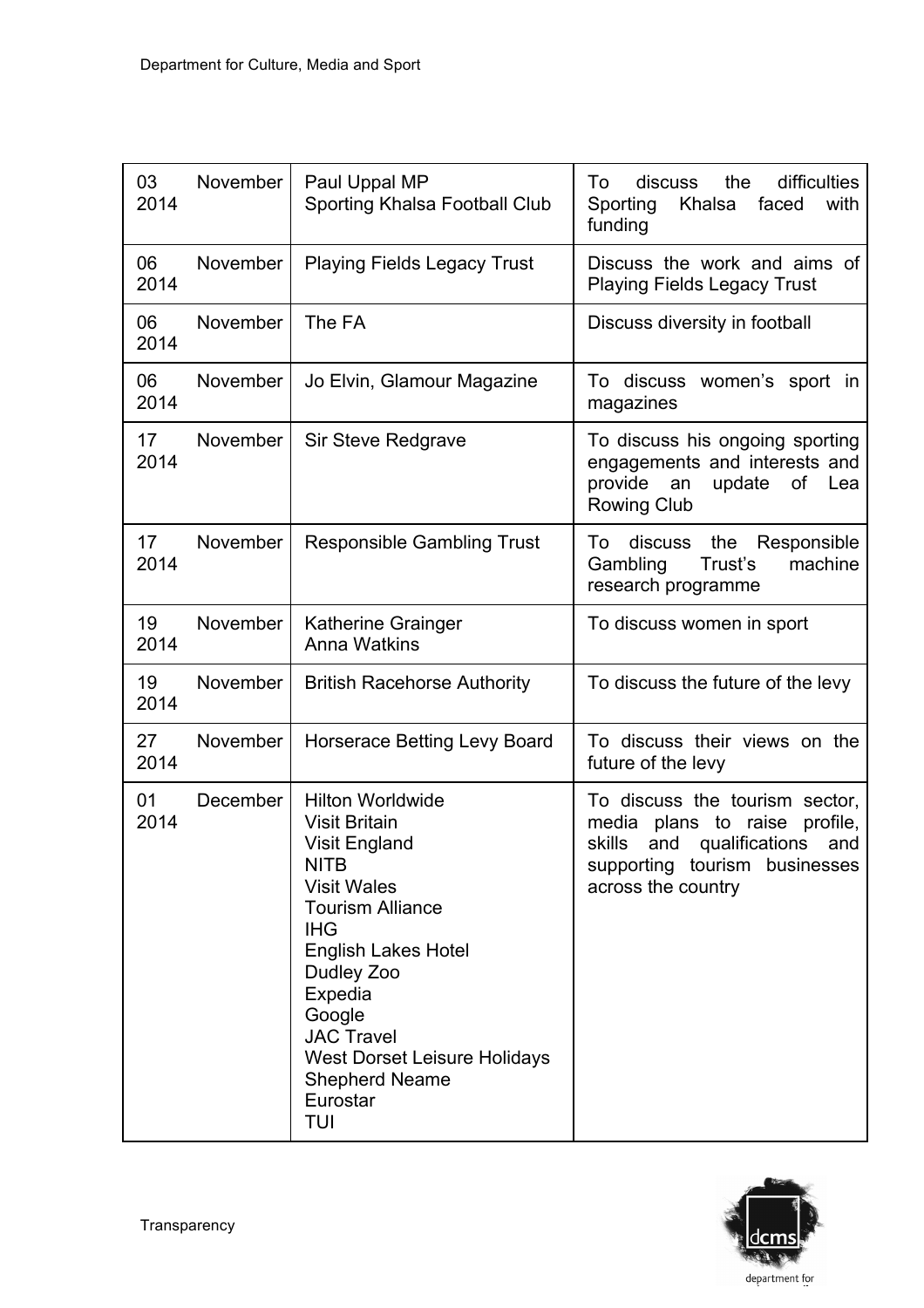| 01<br>2014 | <b>December</b> | Victoria Gardner                                                                                                                    | To discuss women in sport                                                                                            |
|------------|-----------------|-------------------------------------------------------------------------------------------------------------------------------------|----------------------------------------------------------------------------------------------------------------------|
| 01<br>2014 | December        | Alan Johnson MP<br><b>Graham Stewart MP</b><br>Robb Robinson<br><b>Andrew Murrison</b>                                              | To discuss the First World War<br>ship The Viola                                                                     |
| 01<br>2014 | December        | Football<br><b>The</b><br><b>Players</b><br>Association                                                                             | To discuss BAME candidates at<br>managerial level                                                                    |
| 03<br>2014 | December        | <b>UK Active</b>                                                                                                                    | To discuss UK Active's current<br>projects and future objectives                                                     |
| 03<br>2014 | December        | <b>Remote Gambling Authority</b>                                                                                                    | discuss<br>the<br>Gambling<br>To<br><b>Advertising Review</b>                                                        |
| 03<br>2014 | December        | <b>Sport and Recreation Alliance</b>                                                                                                | Introductory meeting of the new<br>CEO                                                                               |
| 05<br>2014 | December        | <b>Level Playing Fields</b>                                                                                                         | To discuss LPF's future plans<br>and update on their work                                                            |
| 05<br>2014 | December        | The Royal Parks                                                                                                                     | To provide an update on The<br><b>Royal Parks</b>                                                                    |
| 08<br>2014 | December        | <b>Tracey Crouch MP</b><br><b>Judy Murray</b><br>Newton Investment<br><b>English Cricket Board</b><br><b>BBC</b><br><b>BT</b> Sport | Advisory<br>board<br>meeting<br>to<br>discuss women in sport                                                         |
| 08<br>2014 | December        | <b>Football Foundations</b>                                                                                                         | To provide an update of the<br>Premier League & FA Facilities<br>Fund and to discuss the FF's<br>aims and objectives |
| 09<br>2014 | December        | <b>BACTA</b>                                                                                                                        | Introductory meeting with new<br>CEO                                                                                 |
| 10<br>2014 | December        | <b>Women's Sport Trust</b>                                                                                                          | To discuss women in sport                                                                                            |
| 11<br>2014 | December        | <b>Gambling Commission</b>                                                                                                          | the<br>upcoming<br>To<br>discuss<br>Media<br>Sport<br>Culture,<br>and<br>Committee                                   |

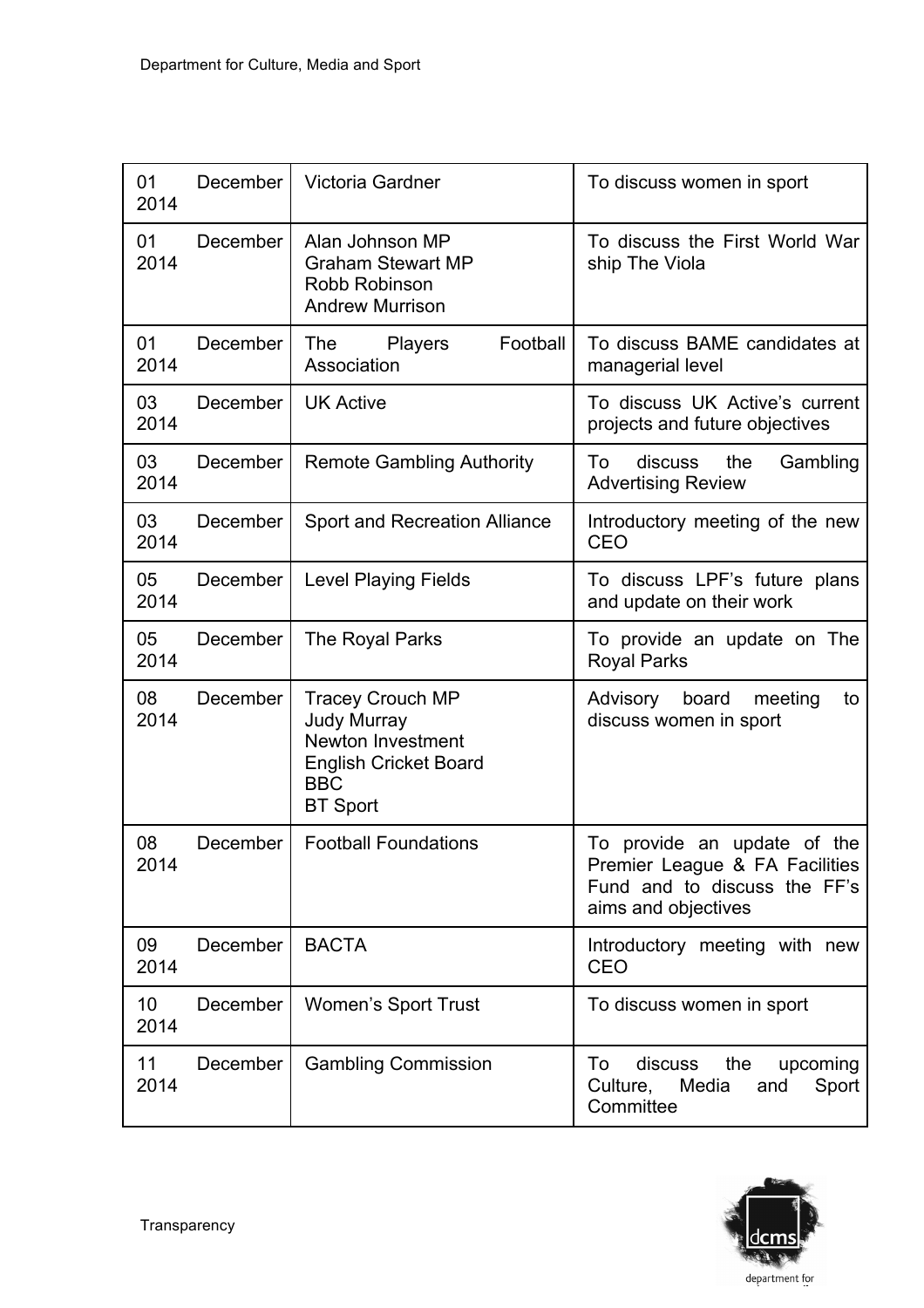| 15<br>2014            | December        | <b>Fields</b><br>London<br>Playing<br>Foundation               | To discuss the work of London<br><b>Playing Fields Foundation</b> |
|-----------------------|-----------------|----------------------------------------------------------------|-------------------------------------------------------------------|
| 15<br>2014            | December        | <b>Martin Barrow</b>                                           | To discuss tourism and visas                                      |
| 15<br>2014            | December        | <b>Karen Earl</b>                                              | To discuss women in sport                                         |
| 16<br>2014            | December        | <b>UK Sport and Sport England</b>                              | To provide an update of the<br>progress with both bodies          |
| 16<br>2014            | December        | <b>UK Sport</b>                                                | To discuss funding options                                        |
| 17<br>2014            | <b>December</b> | <b>GB Basketball</b>                                           | To discuss the progress of GB<br><b>Basketball</b>                |
|                       |                 | Minister for Culture and the Digital Economy, Ed Vaizey MP     |                                                                   |
|                       | Date of Meeting | <b>Name of organisation</b>                                    | <b>Purpose of meeting</b>                                         |
| 2 October 2014        |                 | Turner exhibition                                              | Tour and discussion with curator<br>bf Turner exhibition          |
| 7 October 2014        |                 | Digital Radio UK                                               | To update on Digital UK progress                                  |
| 7 October 2014        |                 | Viacom                                                         | To discuss their UK businesses                                    |
| 7 October 2014        |                 | epe Partners                                                   | To discuss fashion forum and<br>founders forum                    |
| <b>B</b> October 2014 |                 | Lincoln Cathedral                                              | Tour and discussion of Cathedral                                  |
| <b>B October 2014</b> |                 | Lincoln Castle                                                 | Tour and discussion of Castle                                     |
| 8 October 2014        |                 | incoln Bishops' Medieval Palace Tour and discussion of Lincoln | <b>Bishops' Medieval Palace</b>                                   |
| 9 October 2014        |                 | <b>British Film Institute</b>                                  | Roundtable discussion                                             |
| 13 October 2014       |                 | BТ                                                             | To discuss current matters                                        |
| 14 October 2014       |                 | Sothebys                                                       | To catch-up                                                       |
| 15 October 2014       |                 | <b>Talk Talk</b>                                               | To discuss Ofcom's fibre margin<br>squeeze test proposal          |

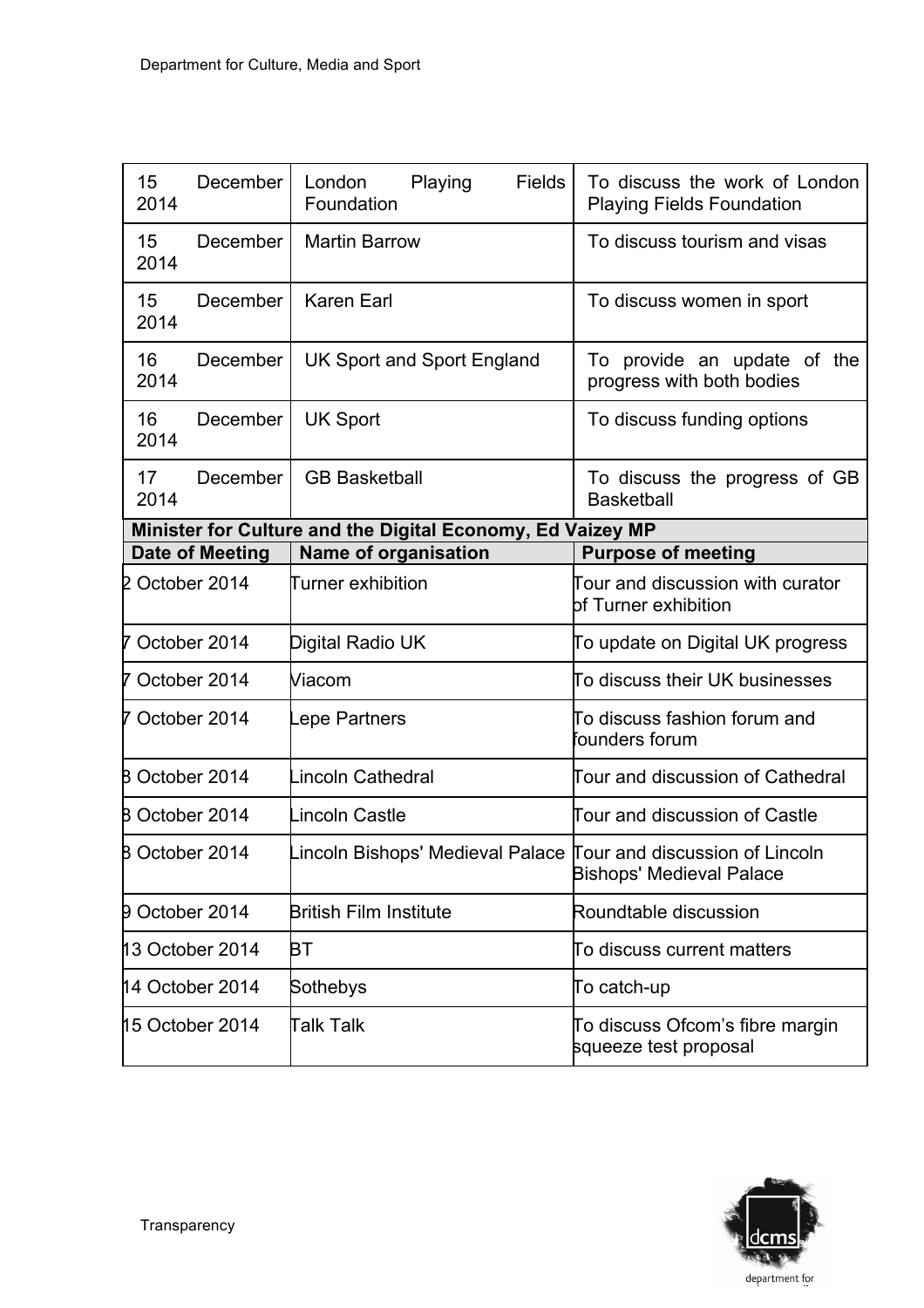| 15 October 2014 | Matthew Gwyther- Editor,<br>Management Today<br>Office of Cyber Security &<br><b>Information Assurance</b><br><b>Federation of Small Businesses</b><br><b>KPMG</b><br>Symantec UK & Ireland<br>Microsoft<br><b>Information Assurance for SMEs</b><br>Sophos<br>Computer Emergency Response<br>Team –UK<br>ondon Chamber of Commerce<br>& Industry<br><b>Axis Electronics</b><br><b>National Crime Agency</b> | Roundtable to debate issues<br>around encouraging SMEs to<br>mprove their cyber security                                  |
|-----------------|--------------------------------------------------------------------------------------------------------------------------------------------------------------------------------------------------------------------------------------------------------------------------------------------------------------------------------------------------------------------------------------------------------------|---------------------------------------------------------------------------------------------------------------------------|
| 15 October 2014 | emonade Money.                                                                                                                                                                                                                                                                                                                                                                                               | Visit to Lemonade Money Offices<br>to discuss their work and next<br>steps in encouraging more diverse<br>broducers in TV |
| 16 October 2014 | <b>Voices Foundation</b>                                                                                                                                                                                                                                                                                                                                                                                     | To discuss Voices Foundation's<br>hew project, Vocal Futures                                                              |
| 16 October 2014 | <b>Hounslow Music Office</b><br><b>Sutton Music Service</b><br>Croydon Music & Arts<br><b>Wandsworth Music Service</b><br><b>Merton Music Foundation</b>                                                                                                                                                                                                                                                     | To discuss music education                                                                                                |
| 17 October 2014 | Design Museum                                                                                                                                                                                                                                                                                                                                                                                                | Visit to Design Museum to discuss<br>Design Museum construction<br>blans and announcement                                 |
| 17 October 2014 | Debbie Wosskow, representing<br>herself                                                                                                                                                                                                                                                                                                                                                                      | To discuss the report on the<br><b>Sharing Economy</b>                                                                    |
| 20 October 2014 | ord Youngـ                                                                                                                                                                                                                                                                                                                                                                                                   | To discuss Digital skills ahead of<br>the Digital taskforce                                                               |
| 20 October 2014 | BТ                                                                                                                                                                                                                                                                                                                                                                                                           | To discuss current matters                                                                                                |
| 20 October 2014 | EE, Three, Telefonica, Vodafone, To discuss mobile coverage<br>Ofcom                                                                                                                                                                                                                                                                                                                                         |                                                                                                                           |
| 21 October 2014 | Sophie Turner - Laing,<br>epresenting herself                                                                                                                                                                                                                                                                                                                                                                | To discuss Creative Diversity<br><b>Network</b>                                                                           |

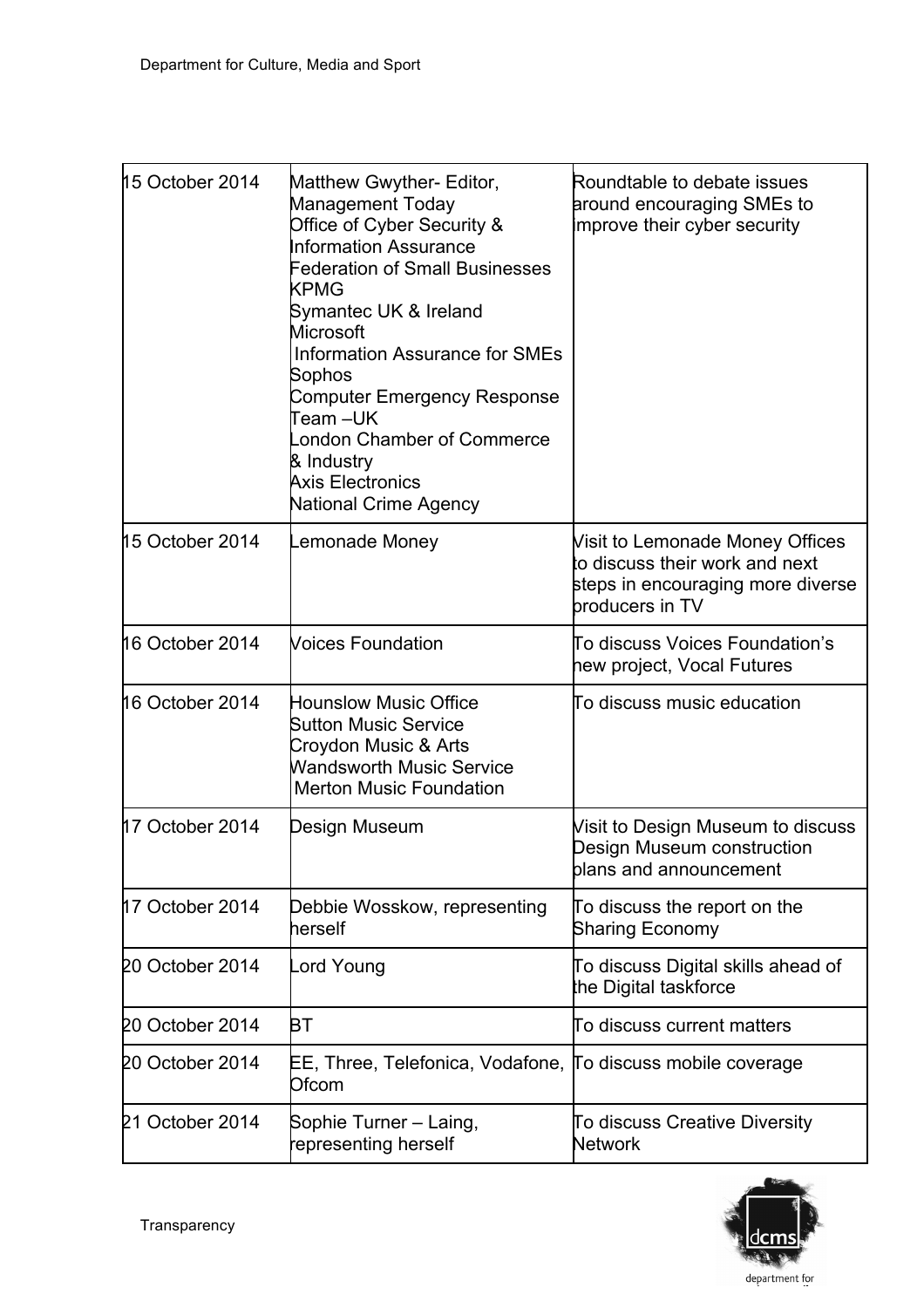| 21 October 2014 | <b>Future Cities Catapult</b>                                            | To discuss their ongoing work                                                                                                                                   |
|-----------------|--------------------------------------------------------------------------|-----------------------------------------------------------------------------------------------------------------------------------------------------------------|
| 21 October 2014 | Federation of Small Businesses                                           | To discuss the findings of the<br>FSB's Fourth Utility report and our<br>response to DCIS; Retargeting<br>broadband vouchers and updates<br>bn national roaming |
| 21 October 2014 | Society of Chief Librarians                                              | To discuss their work                                                                                                                                           |
| 21 October 2014 | <b>Migration Museum</b>                                                  | To discuss the Migration museum<br>project                                                                                                                      |
| 22 October 2014 | Microsoft                                                                | To discuss Minister's capacity of<br><b>Strategic Relationship Manager for</b><br><b>Microsoft</b>                                                              |
| 23 October 2014 | Payphone Plus                                                            | To discuss securing of Payphone<br>Plus's fining powers and<br>clarification of Premium Rate<br><b>Services</b>                                                 |
| 27 October 2014 | BТ                                                                       | To discuss BT's work                                                                                                                                            |
| 27 October 2014 | <b>WanDisco</b>                                                          | To brief Minister on Big Data                                                                                                                                   |
| 27 October 2014 | Bank of America Merill Lynch                                             | To discuss their support for arts<br>and heritage                                                                                                               |
| 27 October 2014 | <b>Chartered Institute of Libraries</b><br>and Information Professionals | To discuss an article in the<br>Bookseller and library cuts across<br>the country                                                                               |
| 27 October 2014 | ondon Philharmonic Orchestra                                             | To discuss a new concert hall for<br>London                                                                                                                     |
| 28 October 2014 | ord Low<br>ord Gardiner<br>Dan Prescod<br>Hugh Huddy<br>Will Moy<br>RNIB | To discuss accessibility format for<br>beople with impaired vision                                                                                              |
| 28 October 2014 | Football Manager Studios                                                 | Visit to the Football Manager<br>Studios and to discuss their work                                                                                              |

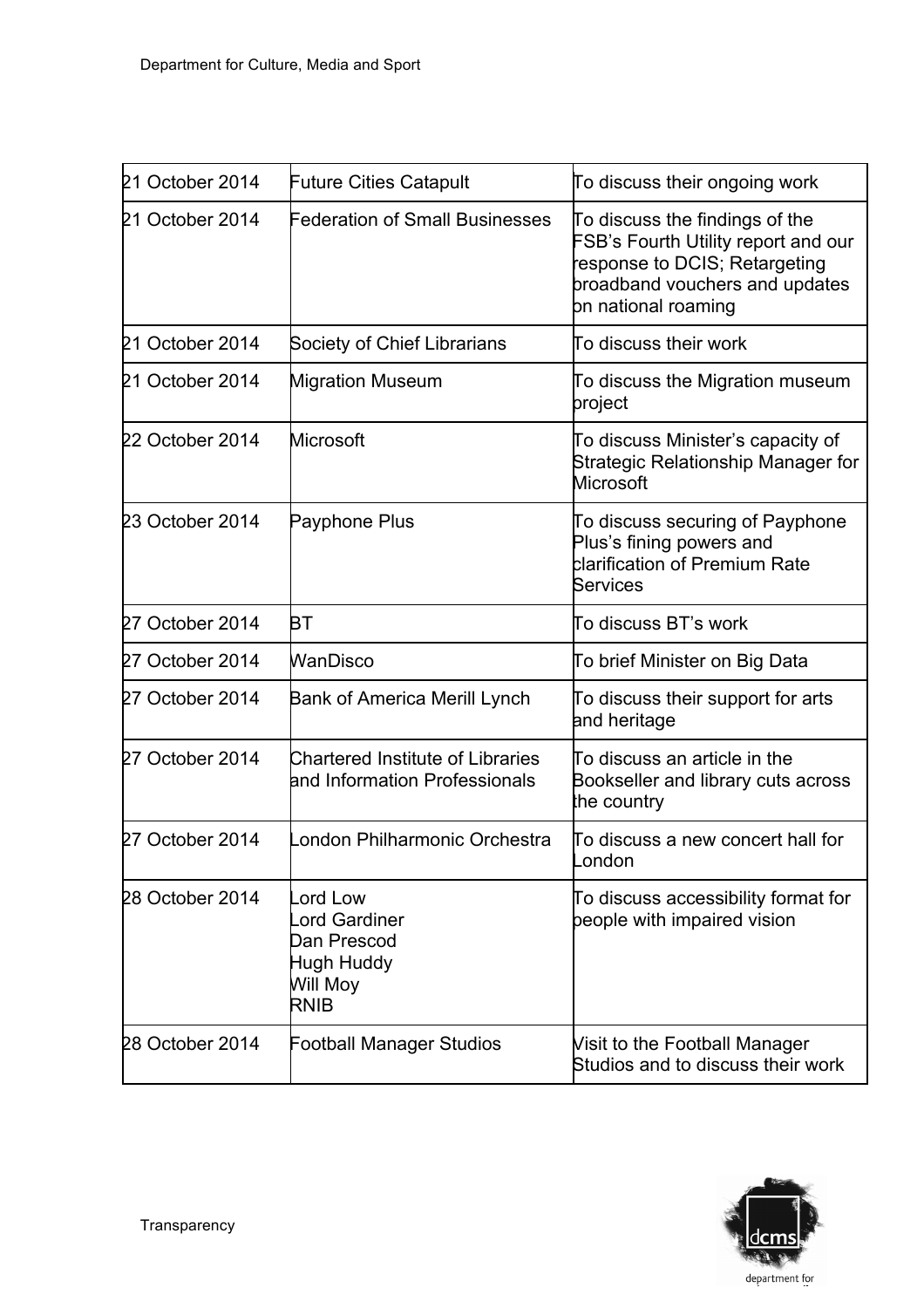| 29 October 2014        | <b>Derby City Council</b><br>BinaryFold4<br><b>Boxframe</b><br><b>Purely Digital</b><br>Revolver revolver<br>Florida Turbine<br>ightSpeed Derby<br>Virgin Media | Introductory conversation and<br>welcome to Derby                                                 |
|------------------------|-----------------------------------------------------------------------------------------------------------------------------------------------------------------|---------------------------------------------------------------------------------------------------|
| 29 October 2014        | Derby Museums trust                                                                                                                                             | To visit Derby Museum and<br>discuss their work                                                   |
| 29 October 2014        | QUAD                                                                                                                                                            | Visit to QUAD and discussion of<br>their work                                                     |
| 29 October 2014        | <b>Silk Mill</b>                                                                                                                                                | Visit to Silk Milk and discuss<br>discussion of the role high speed<br>connectivity plays         |
| <b>B November 2014</b> | Catapult                                                                                                                                                        | To discuss the status of Catapult<br>projects                                                     |
| B November 2014        | Chi-chi Nwanoku                                                                                                                                                 | To discuss possible ways to<br>create a British version of the<br><b>Sphinx Music competition</b> |
| B November 2014        | <b>Sulis</b>                                                                                                                                                    | To discuss mobile coverage                                                                        |
| 4 November 2014        | ouis Vuitton Moet Hennessy                                                                                                                                      | To gain an insight into LVMH's<br>bperations in the UK and their<br>business model                |

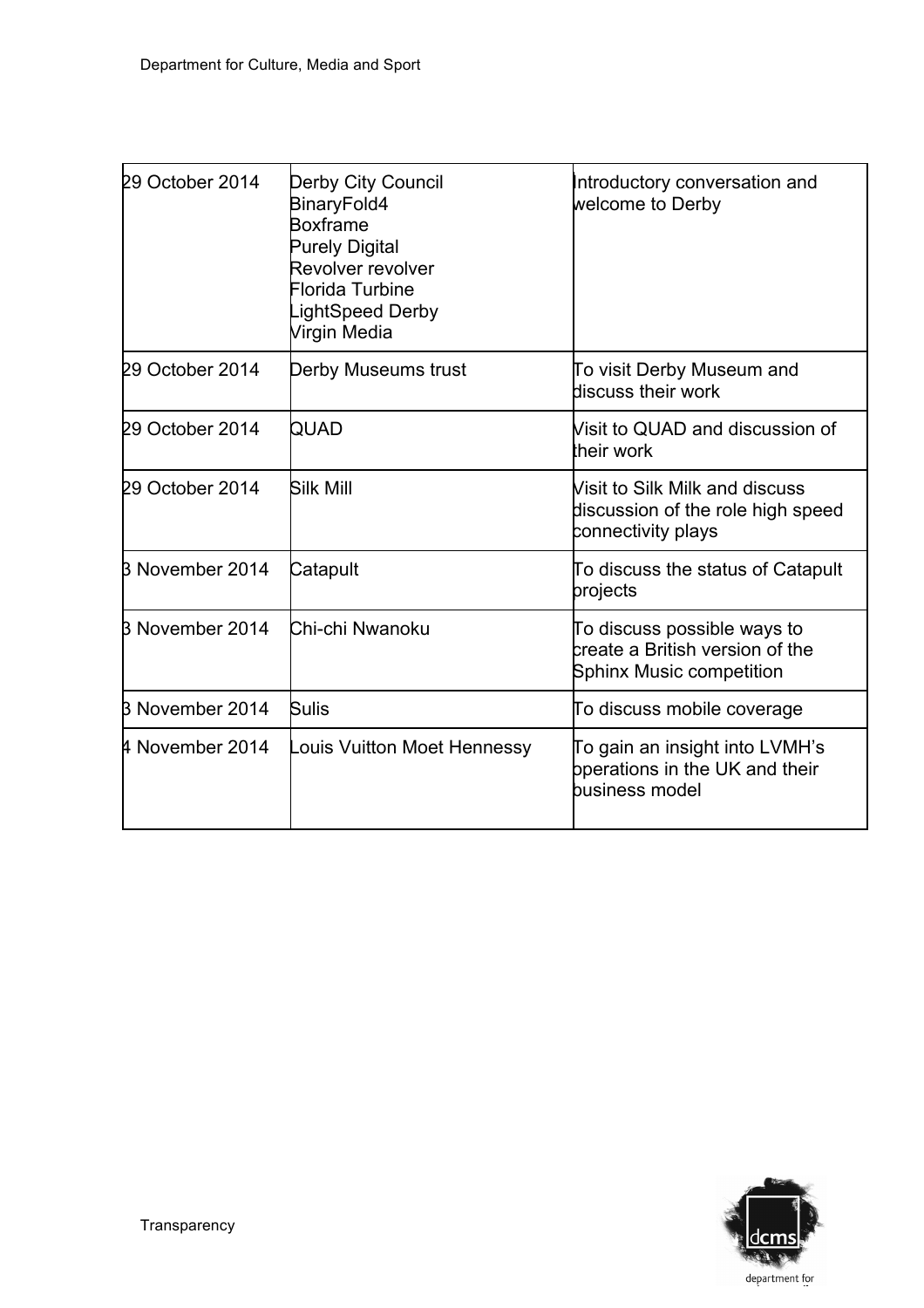| 4 November 2014    | IBM<br>Cisco Systems<br>Arup<br>Schneider Electric<br>Siemens<br>Urban DNA<br><b>Balfour Beatty</b><br>iving PlanIT<br>Ethos VO<br>ВT<br>GLA<br><b>Glasgow City Council</b><br><b>Milton Keynes Council</b><br><b>Bristol City Council</b><br><b>Birmingham City Council</b><br>eeds City Council<br>ocal Government Association<br><b>Manchester City Council</b><br>University College London<br>Imperial College London<br>University of Surrey<br><b>Heriot Watt University</b><br><b>Technology Strategy Board</b><br><b>Future Cities Catapult</b><br><b>British Standards Institution (BSI)</b><br><b>Engineering and Physical</b><br>Sciences Research Council<br>EPSRC)<br>Ofcom | To chair and contribute to Smart<br>Cities Forum                                                                 |
|--------------------|-------------------------------------------------------------------------------------------------------------------------------------------------------------------------------------------------------------------------------------------------------------------------------------------------------------------------------------------------------------------------------------------------------------------------------------------------------------------------------------------------------------------------------------------------------------------------------------------------------------------------------------------------------------------------------------------|------------------------------------------------------------------------------------------------------------------|
| 6 November 2014    | <b>Creative Industry Council</b>                                                                                                                                                                                                                                                                                                                                                                                                                                                                                                                                                                                                                                                          | To discuss UK creative industries                                                                                |
| 6 November 2014    | <b>National Union of Journalists</b>                                                                                                                                                                                                                                                                                                                                                                                                                                                                                                                                                                                                                                                      | To discuss the future for local<br>hewspapers and the way they<br>communicate with the<br>communities they serve |
| November 2014<br>7 | The Big Idea Competition winner                                                                                                                                                                                                                                                                                                                                                                                                                                                                                                                                                                                                                                                           | To discuss winning the<br>competition and congratulating<br>:hem                                                 |
| November 2014      | Fiona Bruce MP<br><b>Clonta Operatic Theatre</b><br>Company                                                                                                                                                                                                                                                                                                                                                                                                                                                                                                                                                                                                                               | To discuss funding for the Clonter<br><b>Opera Theatre and Government</b><br>support for the arts in the regions |

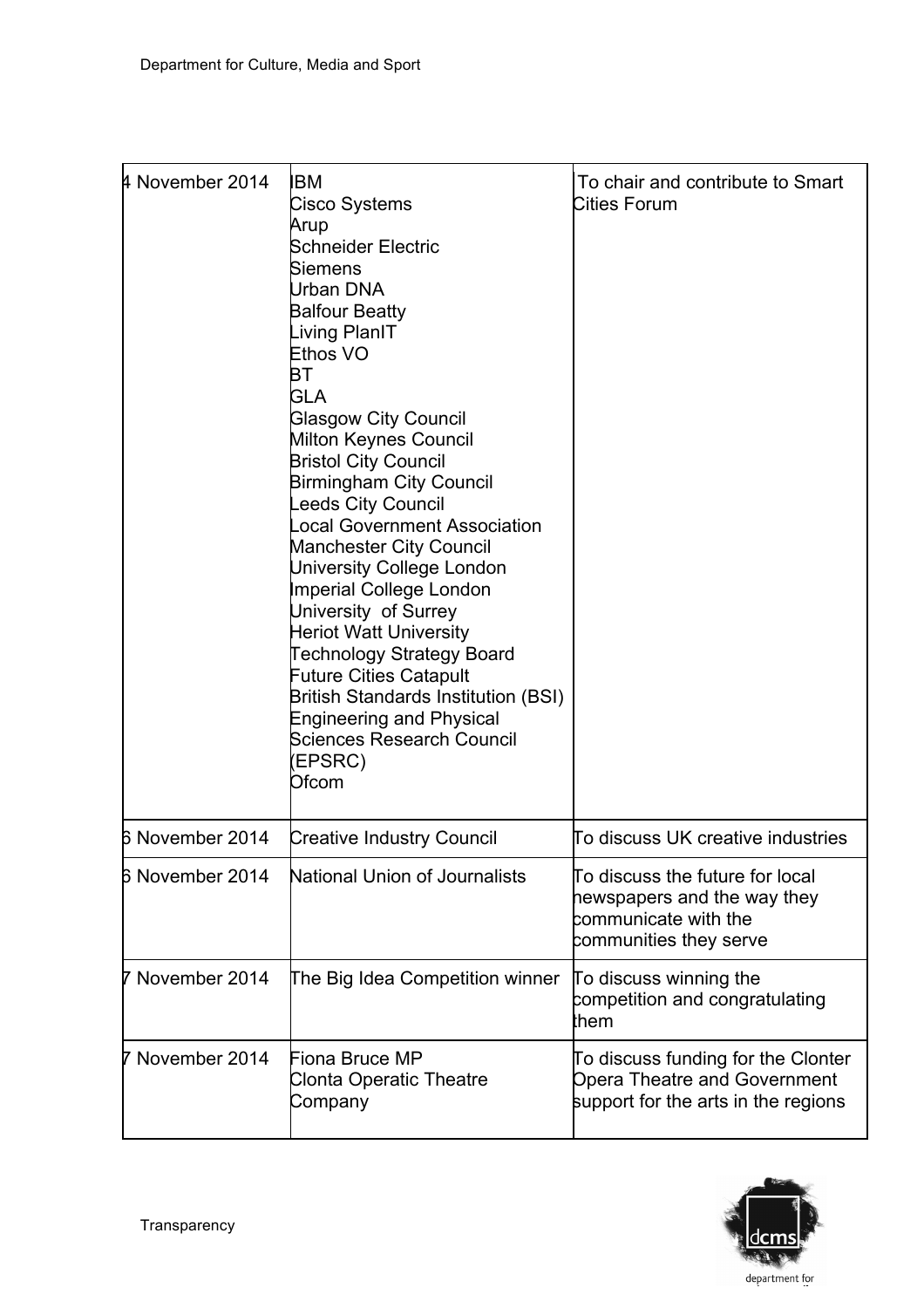| 10 November 2014 BT                  |                                                                                                                                                                                                    | To discuss current matters                                                   |
|--------------------------------------|----------------------------------------------------------------------------------------------------------------------------------------------------------------------------------------------------|------------------------------------------------------------------------------|
| 10 November 2014 Microsoft           |                                                                                                                                                                                                    | To discuss business and cyber<br>matters                                     |
| 12 November 2014 Design Museum       | Sir Jonathon Ive, representing<br>himself                                                                                                                                                          | To discuss the future of design<br>and the Design Museum                     |
| 13 November 2014 Wartski             |                                                                                                                                                                                                    | To discuss public service and<br>board candidatures                          |
| 13 November 2014 Creative Scotland   |                                                                                                                                                                                                    | Introductory meeting                                                         |
| 17 November 2014 Lady Lever Gallery  |                                                                                                                                                                                                    | Visit to gallery and to discuss their<br>work                                |
| 17 November 2014 Sudley House        |                                                                                                                                                                                                    | Tour and discussion about their<br>fine art collection                       |
| 17 November 2014 Dratory, Liverpool  |                                                                                                                                                                                                    | Tour of Oratory and discussion of<br>their work                              |
| 17 November 2014 World Museum        |                                                                                                                                                                                                    | Tour of World Museum and<br>discussion of their work                         |
|                                      | 17 November 2014 County Sessions House                                                                                                                                                             | <b>Tour of County Sessions House</b><br>and discussion of their work         |
|                                      | 17 November 2014 Royal Television Society<br>Helen Goodman MP<br>John Leech MP<br>BBC<br>TV<br>QVC Channel<br>NBCU<br><b>BSA Council</b><br><b>RLJ Entertainment</b><br><b>Pionner Productions</b> | <b>Royal Television Society:</b><br>discussion on diversity in<br>television |
| 18 November 2014 Activision Blizzard |                                                                                                                                                                                                    | To discuss Activision Blizzard's<br>ocation discussion                       |
| 20 November 2014 The Place           |                                                                                                                                                                                                    | Visit to the Place and discussion<br>bf their work                           |

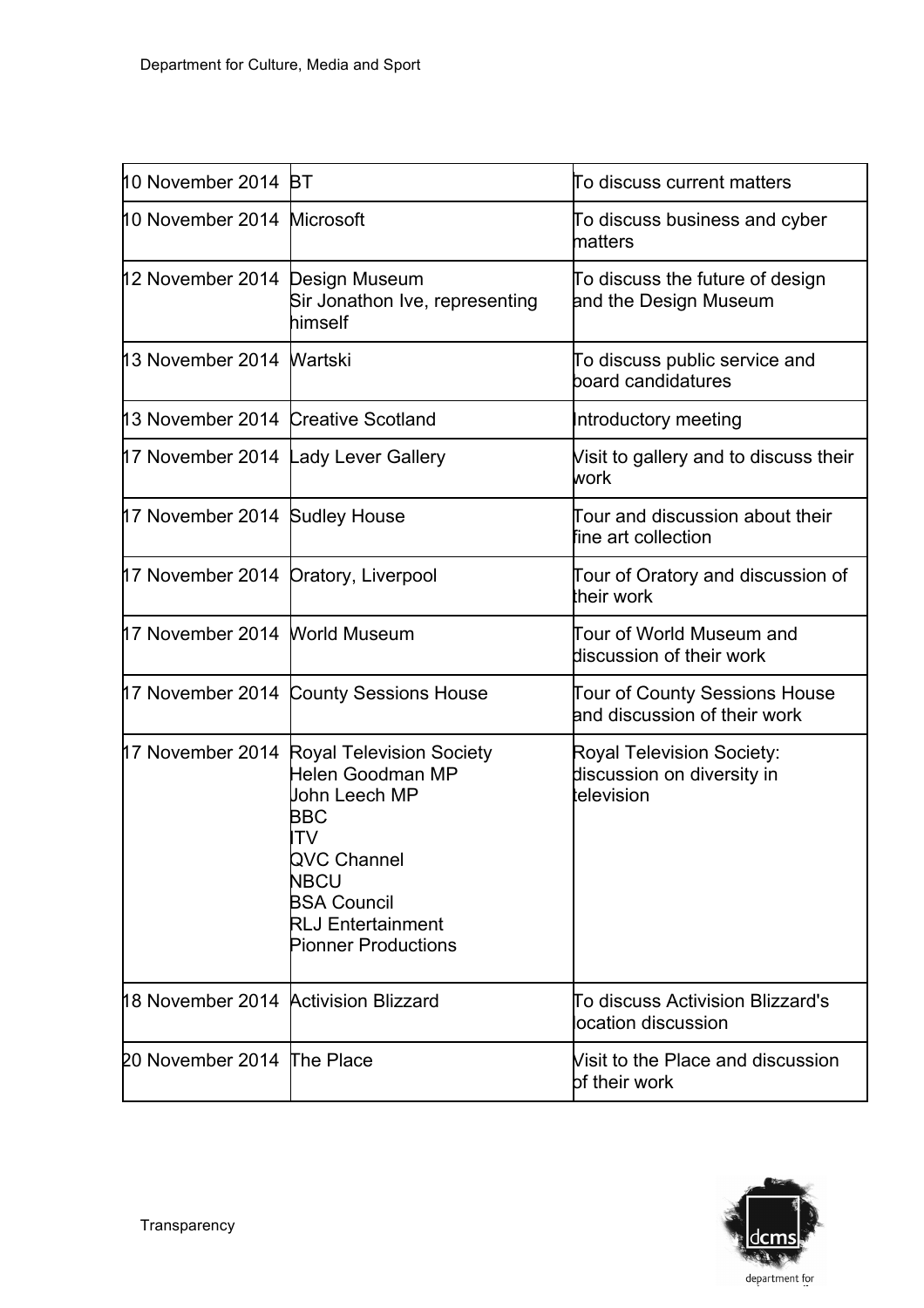|                            | 21 November 2014 Family Online Safety Institute                                                                                                                                                                                                                                                                                              | To explore non-mandatory ways of<br>limiting filtering to websites<br>heeded by children in crisis |
|----------------------------|----------------------------------------------------------------------------------------------------------------------------------------------------------------------------------------------------------------------------------------------------------------------------------------------------------------------------------------------|----------------------------------------------------------------------------------------------------|
| 24 November 2014 BT        |                                                                                                                                                                                                                                                                                                                                              | To discuss current matters                                                                         |
|                            | 24 November 2014 David Kosse, Director of Channel ITo discuss ideas for building on                                                                                                                                                                                                                                                          | Film4 Strategy                                                                                     |
| 24 November 2014 Pagefield |                                                                                                                                                                                                                                                                                                                                              | To discuss their work on RAL<br>Space project                                                      |
|                            | 24 November 2014 Roberts Radio Limited                                                                                                                                                                                                                                                                                                       | To discuss the digital tick mark<br>scheme                                                         |
|                            | 24 November 2014 Cyber Growth Partnership<br><b>BT Group Plc</b><br>ARM<br><b>Atkins</b><br><b>BAE Systems</b><br><b>BT Group Plc</b><br>Cisco<br>CGI IT UK Ltd<br>Hewlett - Packard Ltd<br>ntercede<br><b>Nexor Limited</b><br>:echUK<br>Phil Naybour Thales<br>Queens University Belfast<br>Raytheon<br>University College London<br>EPSRC | To discuss current issues                                                                          |
|                            | 24 November 2014 Creative Industries Federation<br>naugural Founder Supporters                                                                                                                                                                                                                                                               | Panel discussion to discuss<br><b>burrent matters</b>                                              |
| 26 November 2014           | Nicola Blackwood MP<br>ВT                                                                                                                                                                                                                                                                                                                    | Introductory meeting                                                                               |
| 26 November 2014           | <b>BBC</b>                                                                                                                                                                                                                                                                                                                                   | Го discuss the BBC's 'Make it<br>Digital' campaign                                                 |
| 26 November 2014           | <b>Artists' Union England</b>                                                                                                                                                                                                                                                                                                                | Го discuss current matters                                                                         |
| 26 November 2014           | The Space                                                                                                                                                                                                                                                                                                                                    | To discuss current matters                                                                         |

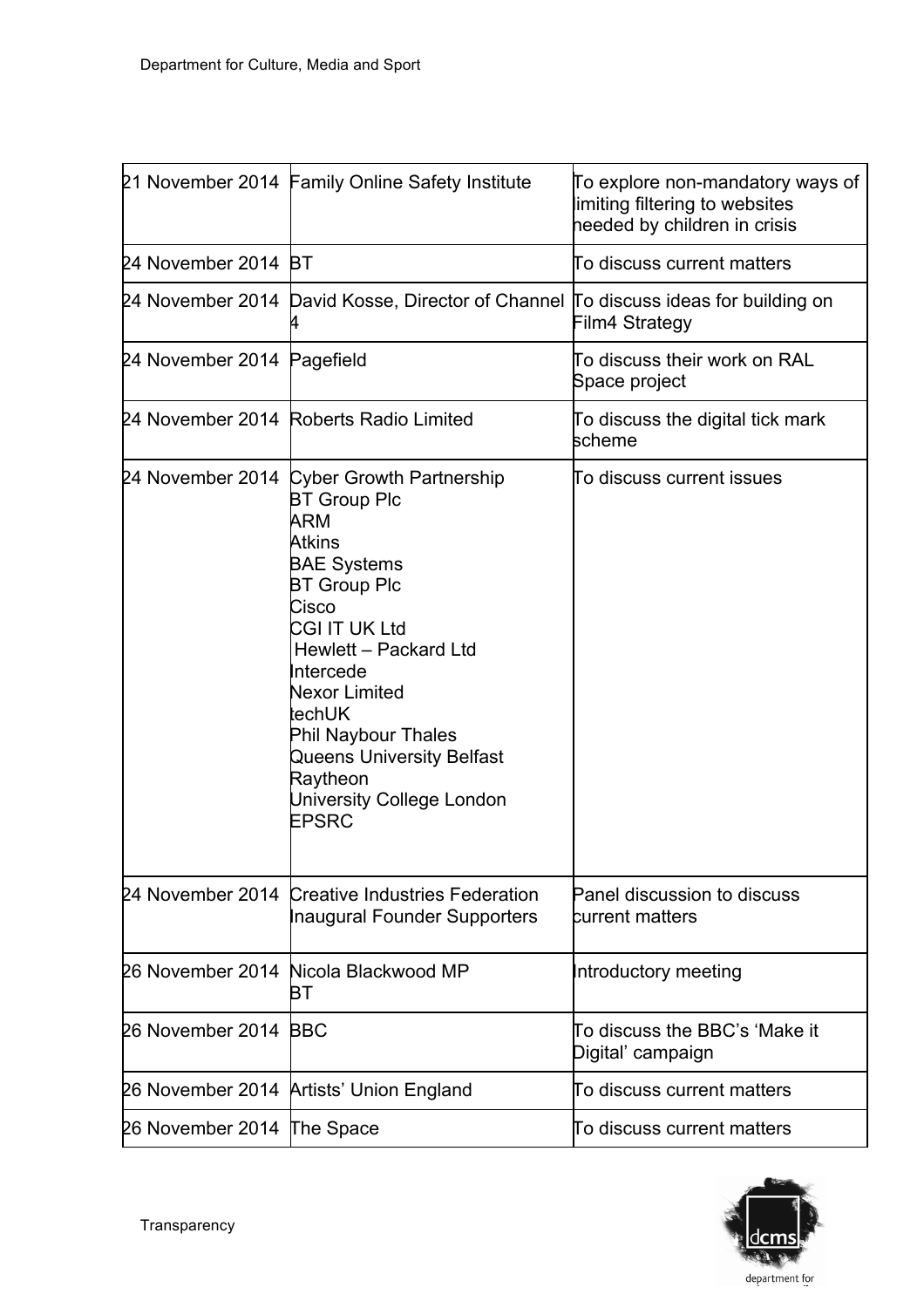|                                    | 27 November 2014 Dona King, representing herself<br><b>Reed Smith</b><br>Channel 4<br>Dan Brocker, representing<br>himself | To discuss Channel 4 and<br>diversity issues                                         |
|------------------------------------|----------------------------------------------------------------------------------------------------------------------------|--------------------------------------------------------------------------------------|
| 27 November 2014 ACE               | Storythings                                                                                                                | To discuss digital cultural<br>education                                             |
| 27 November 2014                   | <b>ITV</b>                                                                                                                 | To discuss Creative Diversity<br><b>Network</b>                                      |
|                                    | 27 November 2014 Major General Evelyn Webb<br>Carter, representing himself                                                 | To discuss Waterloo200                                                               |
| 1 December 2014                    | BТ                                                                                                                         | To discuss current matters                                                           |
| 1 December 2014                    | EE, 3, Vodafone, Telefonica,<br>Ofcom                                                                                      | To discuss mobile coverage                                                           |
| 2 December 2014                    | <b>Cultural Education Board</b><br>Meeting                                                                                 | To discuss current matters                                                           |
| <b>B</b> December 2014             | Davnet Doren                                                                                                               | To discuss Internet Watch<br>Foundation                                              |
| B December 2014                    | <b>TechUK</b>                                                                                                              | To discuss current matters                                                           |
| <b>B</b> December 2014             | Authors' Licensing and<br>Collecting society                                                                               | To discuss ideas                                                                     |
| <b>B</b> December 2014             | BТ                                                                                                                         | To discuss current matters                                                           |
| <b>B</b> December 2014             | Graham Brown-Martin,<br>representing himself                                                                               | To discuss plans for improving UK<br>skills across the arts and STEM/<br>digital     |
| <b>B</b> December 2014             | Telefonica (O2)                                                                                                            | To discuss current matters                                                           |
| <b>9 December 2014</b>             | <b>Passion Capital</b>                                                                                                     | To follow up on how to assist the<br>Minister with his Digital Economy<br>portfolio. |
| 11 December 2014 Alex Tait, Kellog |                                                                                                                            | To discuss further engagement<br>with the digital and<br>communications industry     |